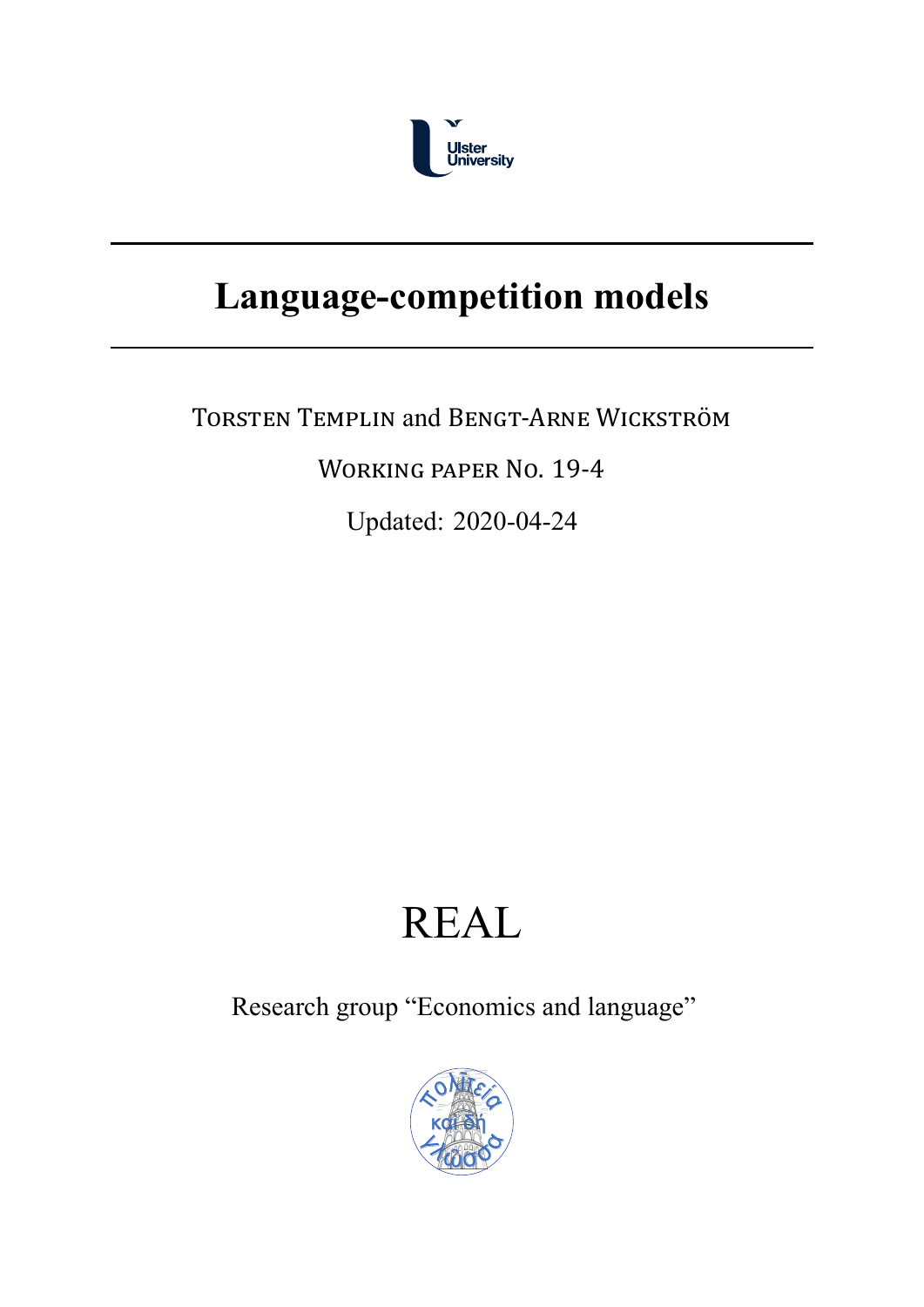# Language-competition models<sup>\*</sup>

# TORSTEN TEMPLIN† and BENGT‐ARNE WICKSTRÖM‡

#### **Abstract**

The modeling of the long-run dynamics of language competition as well as of the survival of (minority) languages is reviewed. One can thereby distinguish three basic types of models in the literature.

In macro models the transmission of the involved languages by the family and public institutions from one generation to the next is in the center of the analysis. This transmission is generally determined by the aggregate number of speakers of the different languages as well as by status and acquisition planning. The implicit or explicit parental choice of the  $lange(s)$  in which their children are socialized involves a trade-off between emotional attachment to a language and its practical usefulness. This trade-off is influenced by the relative status of the idioms, which in turn is a result of language policy. We present a meta model of this approach.

In micro models the chief driving force behind language choice and change is imitation during random encounters of single individuals. This approach allows the analysis of the spatial distribution of language use and the changes thereof. This approach can also be used to analyze changes in corpus and structure of the language as a system.

The third approach consists of various hybrids of the other two.

**Keywords**: language dynamics, language death, status planning, acquisition planning, inter-generational transmission, language change

**JEL classification**:

# **1 INTRODUCTION**

In today's world some 7000 languages are spoken.<sup>1</sup> Many of these languages are in competition with one another, and in 100 years as many as half of the languages might be extinct.<sup>2</sup> The

Email: *templin@math.huberlin.de*

‡Andrássy-Universität Budapest

<sup>\*</sup>Part of this work was carried out in the Research group "Economics and language" in Berlin, with which both authors are associated. The group received funding from the European Union's Seventh Framework Program (Project MIME – grant agreement 613344). This support is gratefully acknowledged.

<sup>&</sup>lt;sup>†</sup>Humboldt-Universität zu Berlin

Research group "Economics and language" (REAL)

Research group "Economics and language" (REAL)

Email: *bengt-arne.wickstroem@andrassyuni.hu* 

<sup>&</sup>lt;sup>1</sup> See LEWIS, SIMONS, and FENNIG (2014). Due to the inclusion of some mutually comprehensive varieties of some languages, the relevant number might be around 6000, see HAMMARSTRÖM (2015).

<sup>&</sup>lt;sup>2</sup> See, for instance, CRYSTAL  $(2000)$  for an overview.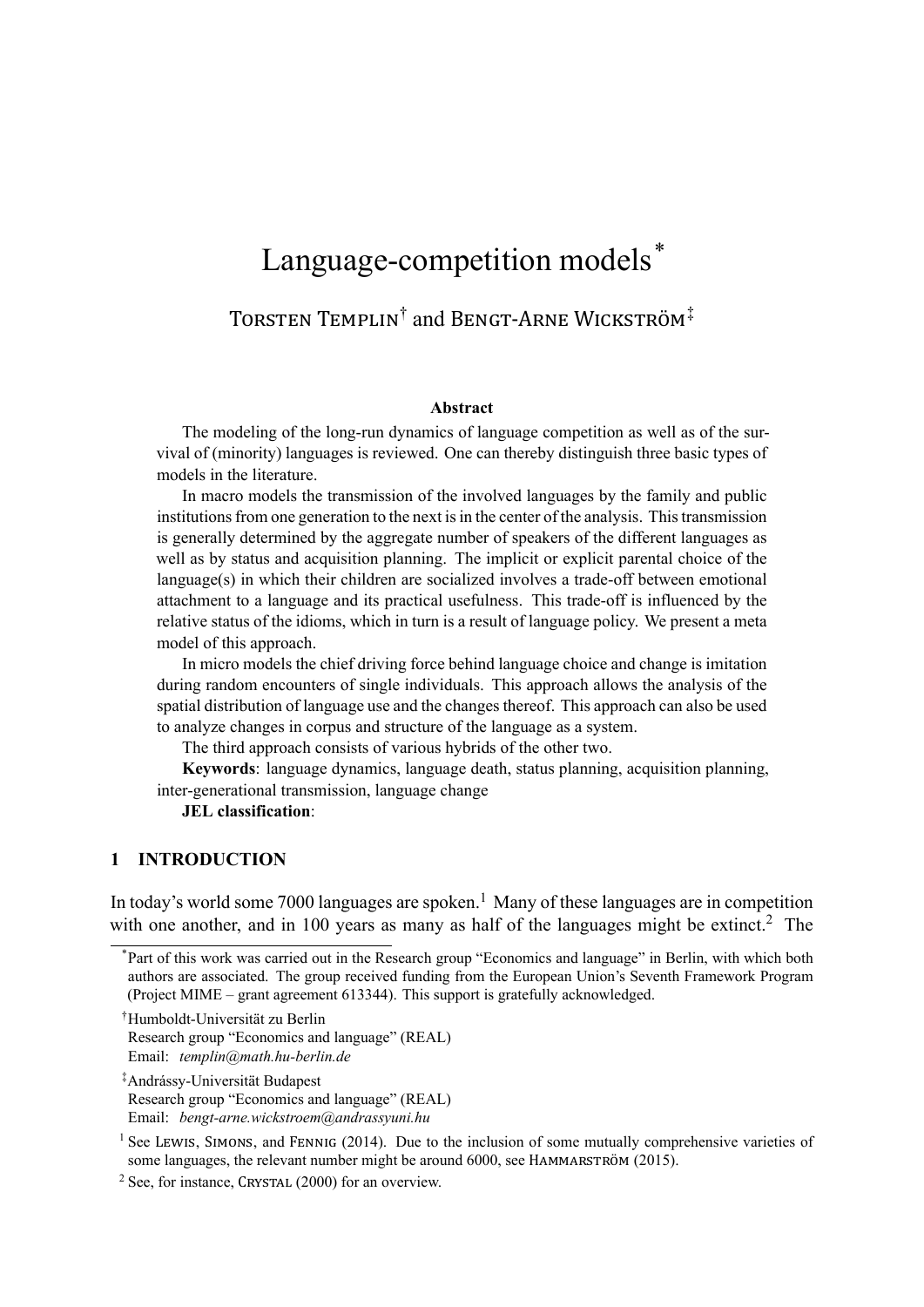language competition is the object of study in many disciplines, not only in (socio-)linguistics, but also in biology, physics, economics, etc. Many standard models in these fields can easily be modified to model language competition.

Economists can contribute substantially to this literature, since language choice is often an individual decision made under restrictions. In order to understand how linguistic choices are made and how the linguistic repertoire of different individuals is formed, it is important to analyze how people react to incentives. Often, this is reduced to simple cost-benefit considerations. These considerations can be applied in a statistic analysis based on average behavior – we talk about macro models – or to imitation behavior in individual encounters – micro models. In micro models one can analyze both the choice between different well-defined languages – language choice and shift – and the internal change in a variety – language evolution or change. In the encounters an individual can chose to imitate the other individual in shifting to his or her language totally or in taking over certain features of the language usage of the interlocutor. If the effects of individual incentives on language use or change can be identified, language policy affecting these incentives can be discussed, This is a central point in this essay.

We first discuss the macro models, introducing some key concepts in a few early models in section 2.1 and in a general meta-structure in section 2.2. This general framework makes the often implicit behavioral assumptions explicit and comparable. The framework is applied to three specific models in section 3, and in section 4 further similar models are briefly reviewed. Applications to language policy are discussed in section 5. The relatively new trend of micro models with imitation behavior is briefly discussed in section 6, and we give some suggestions for further reading in section 7.

#### **2 KEY ISSUES, CONCEPTS, AND DEFINITIONS**

The key issue, the importance of the language choice of individuals under different incentives for the survival of minority languages is modeled in some detail in a few articles inspired by economics in section 2.1. However, the intricacies of the long-run dynamics is, if not neglected, at most treated *en passant* in these models. The integration of behavior and long run dynamics in a general framework is discussed in section 2.2.

# **2.1 MODELS WITH THE ORIGIN IN ECONOMIC ANALYSIS**

GRIN (1992) considers a context with two languages where bilinguals gain utility from various activities in one of two languages. The utility of using the minority language depends on its linguistic vitality, which is determined by the number of speakers and use of the language throughout society. The author presents a dynamic model for vitality, use, and number of speakers of a minority language and concludes that given a minimal amount of speakers and a positive attitude towards using the language, the minority language can survive in a steady state. JOHN and YI (2001) analyze a situation with two languages and bilinguals living in two regions. The individuals, who live trough three generations, can every period either learn the other language or engage in production. Between the periods, they may move to the other region and engage in production there. The authors assume network externalities with one individual's decision affecting the well-being of others. This is specified in assuming that the *per capita* production of an individual (weakly) increases with the number of individuals speaking the same language. It is shown that with migration bilingual steady states are possible. KENNEDY and KING (2005)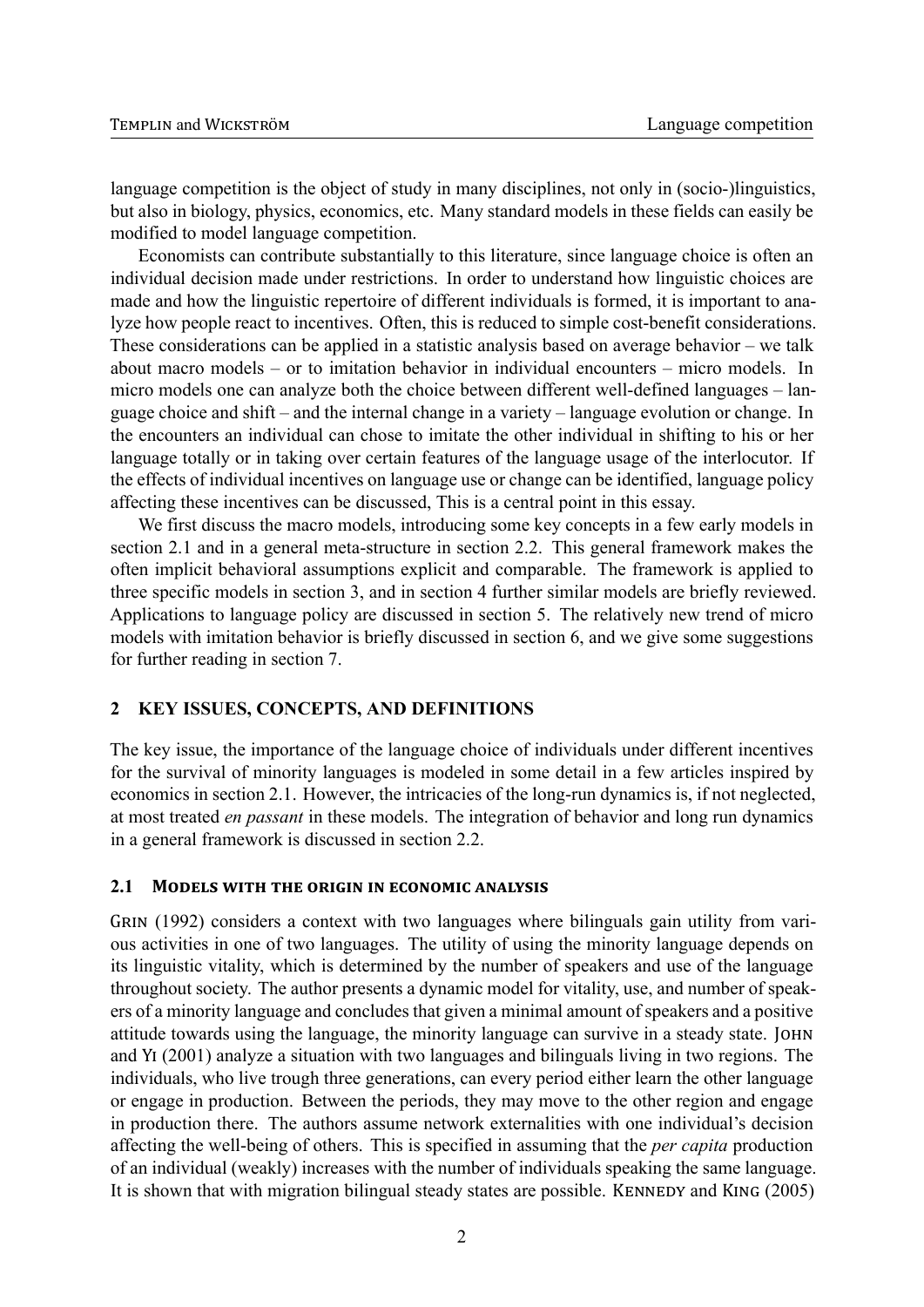also construct a three-generation model with overlapping generations, where (young and old) adults vote for public language policies. Children learn the language of their parents in the family and the other language used in society at school. Also here network externalities are present. In the production, adults profit from others speaking their language and are, hence, interested in educational policies with the goal of teaching their language to all children. At the same time education is costly, such that the adults in their voting decisions have to weight the education costs against the benefits of spreading their language. It is demonstrated that in a median-voter equilibrium under certain conditions there will be a number of bilinguals in society.

# **2.2 A GENERAL FRAMEWORK – THE TRADE‐OFF BETWEEN COMMUNICATION AND IDEN‐ TITY**

Many macro models in the literature have a similar structure and can be brought together in a meta model. We focus on the behavioral assumptions of the modeling which is captured in how families are formed and how they decide on the language(s) in which the offspring is raised. Social policy, in general, and language policy, especially, can influence the behavior of the individuals $\frac{3}{3}$ 

A society characterized by a peaceful intercourse between ethnic groups can be expected to have a higher rate of intermarriage over ethnic groups than a society where suspicion or outright animosity between ethnic groups prevails. We can, hence, assume that the family formation is strongly influenced by the social capital which in turn can be influenced by the general (social) policy of the government. The decision in the family, which language(s) to transmit to the offspring is motivated by two types of arguments, *communication possibilities* and *emotional attachment* to the language as carrier of traditions and culture. The communication possibilities are largely dependent on the linguistic landscape, that is which languages are generally used and understood in society. This can be influenced by planning. The emotional value is a subjective variable that can depend on the pride in the culture which in turn can be at least partially determined by the status of the language in society. This status is highly dependent on language policy. All types of language policy, status, corpus, and acquisition planning, can contribute to the general status of the language and consequently to its transmission to the next generation.

Two forces will then confront one another:<sup>4</sup> The desire to communicate with a large number of individuals will favor big languages.<sup>5</sup> Countering this force is the desire of individuals to preserve their language for future generations.<sup>6</sup> In this section we try to abstract from the many details and characterize two processes that capture these two forces.

<sup>3</sup> This discussion closely follows WICKSTRÖM (2014).

<sup>4</sup> For two detailed classic studies of language shift in reality, see GAL (1979) or DORIAN (1981).

<sup>&</sup>lt;sup>5</sup> As a matter of fact, in considering only the communicative function of a language, due to the so called network externality there are good arguments for accelerating the demise of the smaller language, see, for instance, CHURCH and KING (1993).

<sup>&</sup>lt;sup>6</sup> Also here we can talk about an externality. The language choice of one generation determines the social benefits of choosing languages in the following generation etc. For a detailed discussion, see WICKSTRÖM (2013).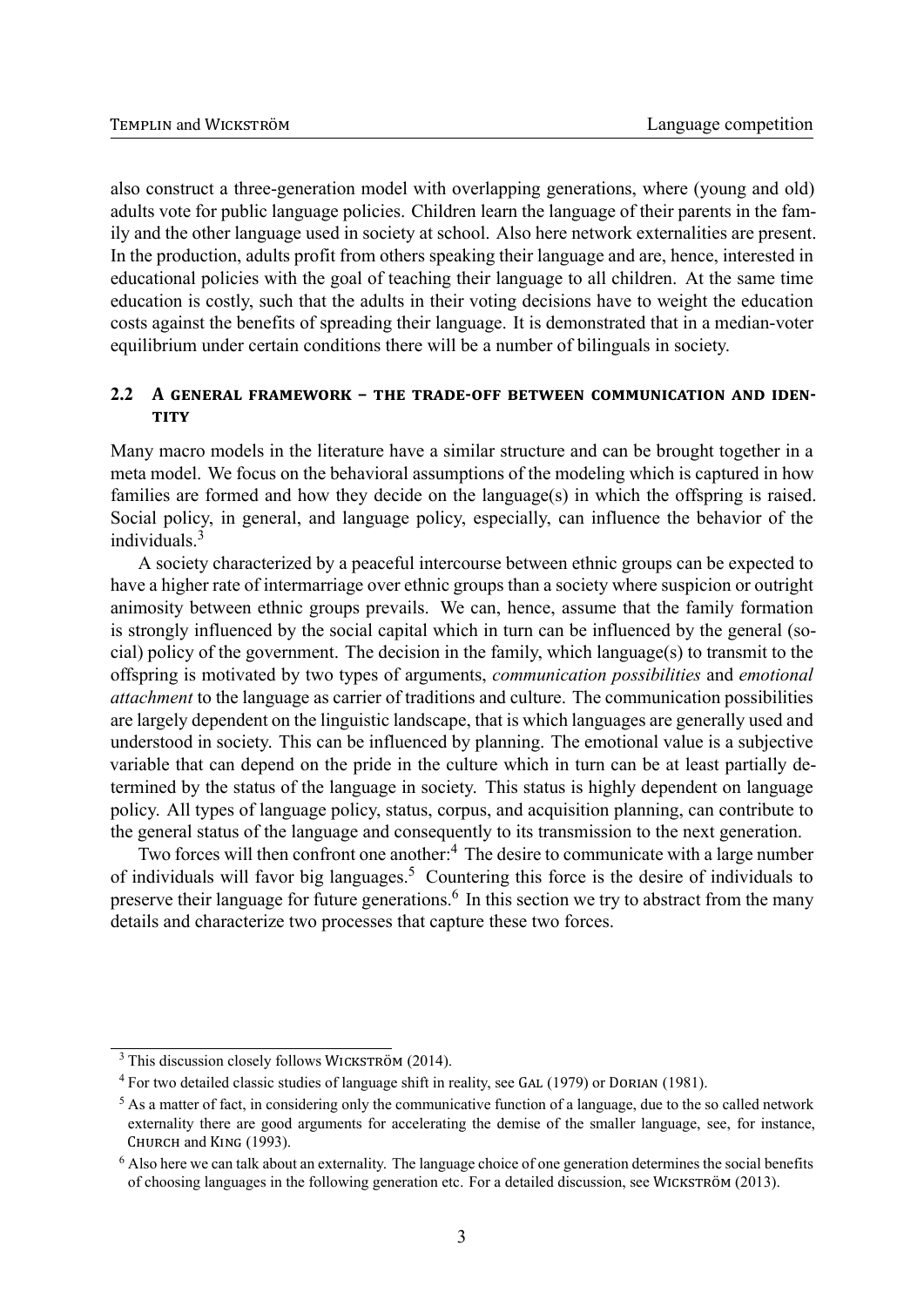#### **2.2.1 Notation and definitions**

We distinguish between two well-defined languages,  $A$  and  $B$  and three types of individuals, monolinguals, type A or B, as well as bilinguals, type  $C<sup>7</sup>$  The number of individuals of type L in the society is then  $Np_L$  with N is the total number of individuals and  $p_L$  the fraction of individuals of type  $L$ . That is, we define the distribution of linguistic types in society as a vector  $p := \{p_A, p_B, p_C\}, p_A + p_B + p_C = 1$ . For simplicity, we assume that language is transmitted in families consisting of two parents and, on the average, two children. $8$  That is, the size of the total population remains constant over time. Ignoring the fact that there are (at least) two genders, we can define six different family types,  $F = \{AA, AB, AC, BB, BC, CC\}$ . The frequency distribution of the family types is written as  $\mu = {\mu_{AA}, \mu_{AB}, \mu_{AC}, \mu_{BB}, \mu_{BC}, \mu_{CC}}$  $\mu_{AA}$  +  $\mu_{AB}$  +  $\mu_{AC}$  +  $\mu_{BB}$  +  $\mu_{BC}$  +  $\mu_{CC}$  = 1, and the frequency distribution of the types of children emerging from families of type F is written as  $\alpha(F) = {\alpha_A(F), \alpha_B(F), \alpha_C(F)}$ ,  $\alpha_A(F) + \alpha_B(F) + \alpha_C(F) = 1$ . Let  $p^t$  be the distribution of language groups in generation t and  $p^{t+1}$  in the next generation. Formally, we can describe the dynamics as:

$$
p^t \stackrel{\mu}{\longrightarrow} F \stackrel{\alpha}{\longrightarrow} p^{t+1}
$$

The dynamics of this simple model is easily characterized:

$$
N p_L^{t+1} = \sum_F \mu_F \frac{N}{2} 2 \alpha_L(F)
$$

or:

$$
\dot{p}_L := p_L^{t+1} - p_L^t = \sum_F \mu_F \alpha_L(F) - p_L^t \tag{2.1}
$$

#### **2.2.2 Behavioral assumptions**

Behavior as a response to different incentives is at the core of any economic analysis. In our simple model, both variables,  $\mu$  and  $\alpha$ , are to a certain extent determined by behavioral processes that in turn are influenced by the linguistic landscape.<sup>9</sup>

The family formation is modeled as a stochastic process. Assuming that people meet at random, the probability that a given individual meets an individual of type  $L$  is equal to  $p<sub>L</sub>$ . The probability that such an encounter leads to a family is given by  $\theta_F$ . In table 2.1 it is assumed that  $\theta_F = 1$  for all F and in table 2.2,  $\theta_{AB} = 0$  and all other  $\theta_F = 1$ .<sup>10</sup>

The most crucial behavioral variables are the  $\alpha_L(F)$ . As discussed above, we can distinguish two important motivations for learning a language, the practical benefit of the language as a

 $<sup>7</sup>$  For our purposes, the assumption that languages are well-defined and distinct is justified, since the models</sup> analyze competition between mutually unintelligible variants, like Castillian and Basque or English and French. The competition between close varieties is analyzed in some contribution i section 4.1, and their development is touched upon in section 6.2.

<sup>&</sup>lt;sup>8</sup> In some studies, for instance TEMPLIN (2019a) and TEMPLIN (2019b), adult learning and migration is also considered. This can easily be accommodated in the general framework.

 $9$  MUFWENE (2001) and other (socio-)linguists talk about the linguistic ecology.

 $10$  For a derivation of the frequencies, the reader is referred to WICKSTRÖM (2005).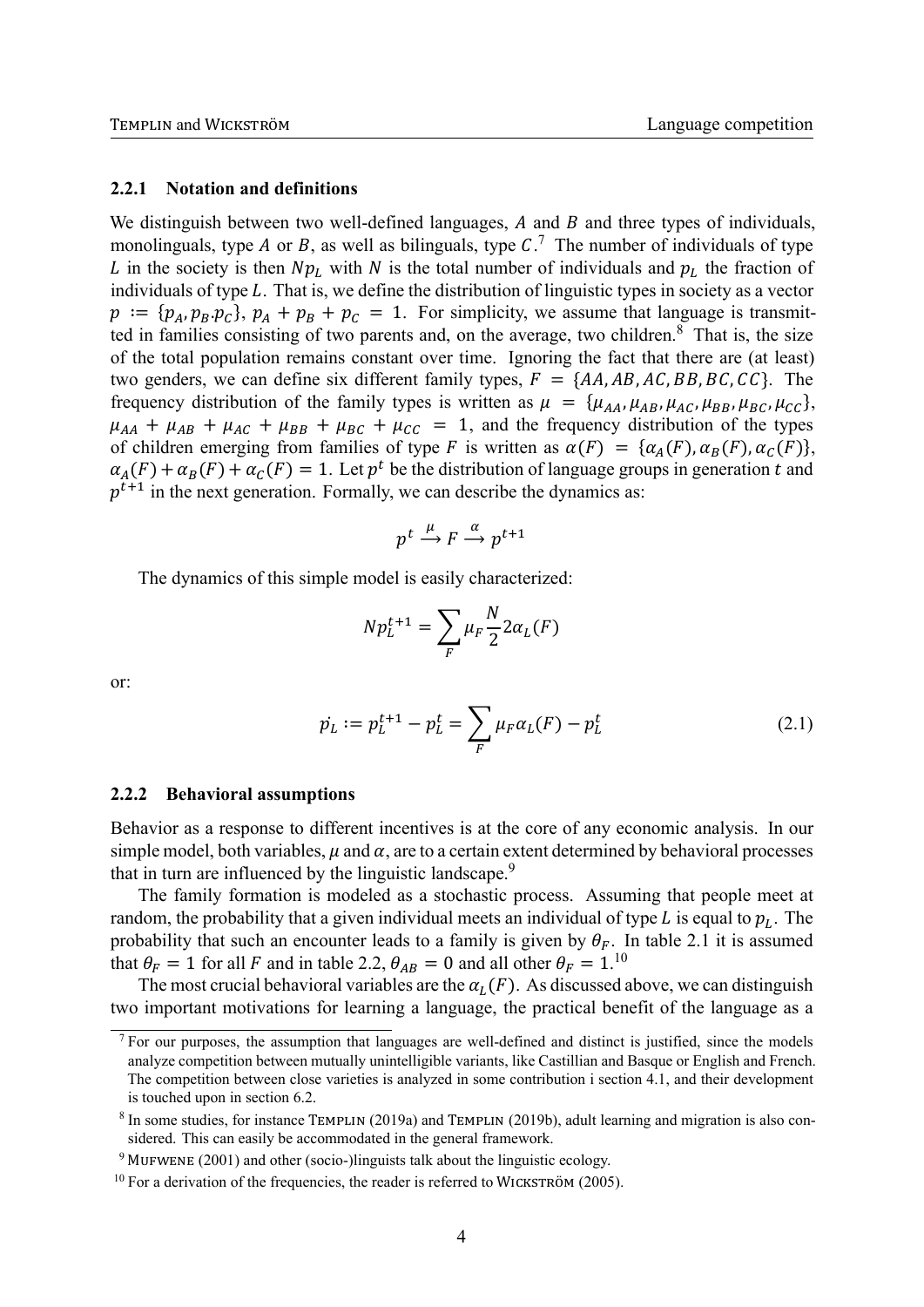|  | $F$ $AA$ $AB$ $AC$ $BB$ $BC$ $CC$                                |  |  |  |
|--|------------------------------------------------------------------|--|--|--|
|  | $\mu_F$ $p_A^2$ $2p_A p_B$ $2p_A p_C$ $p_B^2$ $2p_B p_C$ $p_C^2$ |  |  |  |

TABLE 2.1 Family types if all  $\theta_L = 1$ 

means of communication and its subjective value to the speakers as a carrier of identity and culture. The first aspect is determined by the number of speakers of the language in question; the higher the number of speakers, the higher the practical value of the language as a means of communication *ceteris paribus*.<sup>11</sup> That is, the practical benefit of becoming an A-type depends on  $N(p_A + p_C)$ , the number of individuals who can communicate in language A. Similarly the benefit of becoming a B-type or C-type depends on  $N(p_B + p_C)$  and N, respectively. Against this practical benefit, we have to weigh the emotional value of the languages in the family. We assume this to depend on the types of the parents and on the (relative) status of the languages,  $S = \{S_A, S_B\}$ . This latter variable is influenced by the language policy of the government. We write the  $\alpha$  as  $\alpha_L(F, p, S)$ . The dynamic structure of the model is schematically illustrated in figure 2.1. On the objective side, we have the observable variables of the linguistic landscape reduced to the distribution of linguistic types in the population.<sup>12</sup> On the subjective side, we find some social norms  $(\theta)$  influencing the frequency of the various family types, as well as the "status of the languages"  $(S)$ . Both these variables are influenced by public policy.

|  |  | $F$ AA AB AC BB BC CC                                                       |  |  |
|--|--|-----------------------------------------------------------------------------|--|--|
|  |  | $\mu_F$ $p_A^2 + p_A p_B$ 0 $2p_A p_C$ $p_B^2 + p_A p_B$ $2p_B p_C$ $p_C^2$ |  |  |

|  |  | TABLE 2.2 Family types if $\theta_{AB} = 0$ and all other $\theta_L = 1$ |  |
|--|--|--------------------------------------------------------------------------|--|
|--|--|--------------------------------------------------------------------------|--|

<sup>&</sup>lt;sup>11</sup> Of course, a number of other factors are also important. On a global basis, English, for instance, is (still) generally more useful than Putonghua with many more speakers, since English is spread all over the globe, whereas Putonghua is generally limited to certain parts of Asia. Similar arguments also have some validity in multilingual countries if we consider the spatial distribution of the speakers, see section 4.2.

 $12$  In a more realistic model, various publicly regulated language rights would also form a part of the linguistic landscape, for instance the use of a minority language on street signs.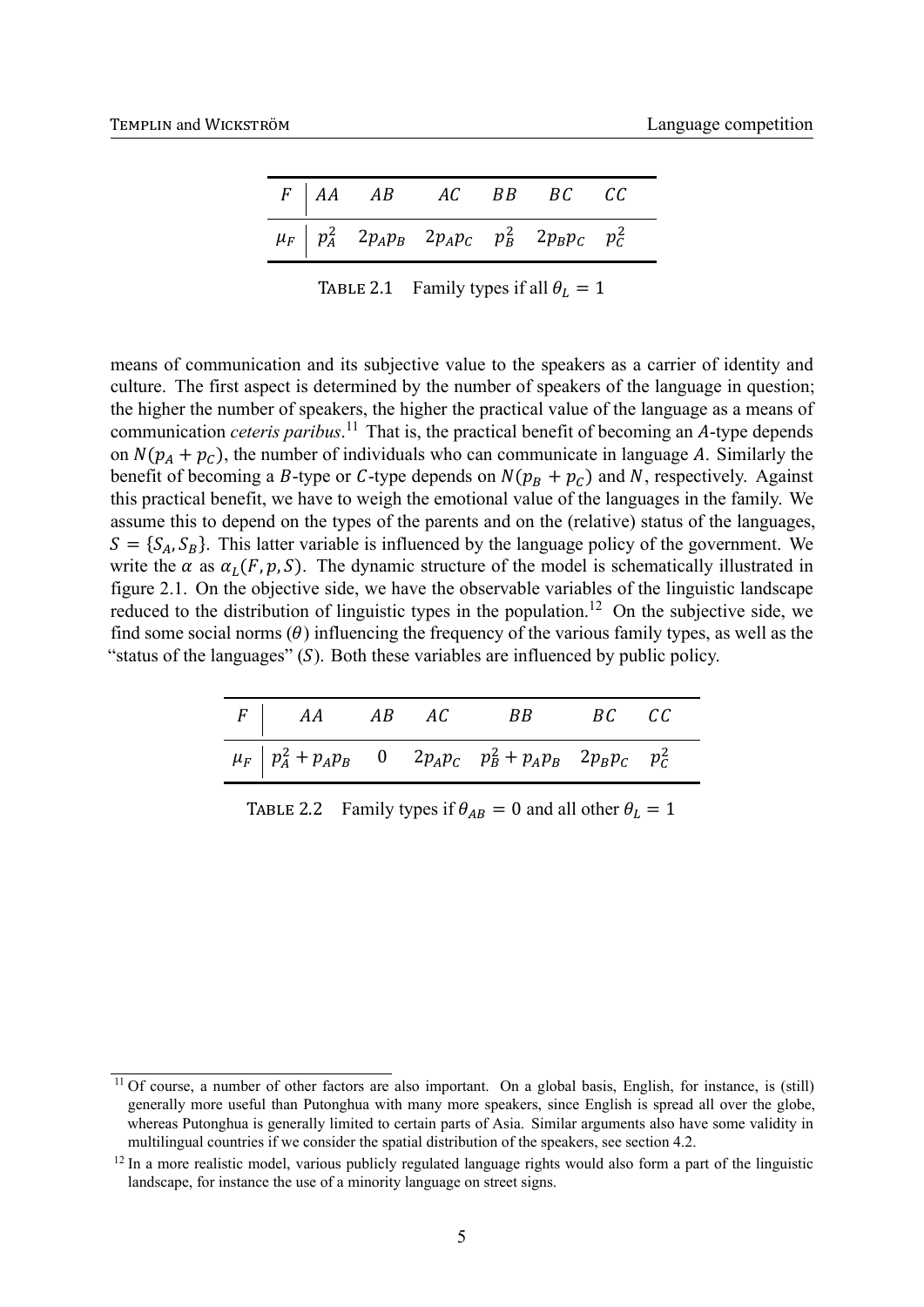

FIGURE 2.1 Dynamic structure

# **3 EARLY DEVELOPMENT – THREE SPECIFIC MODELS IN SOME DETAIL**

We will in some detail discuss three of the macro models in the general framework and thereby see how important the behavioral assumptions are for the survival of (societal) bilingualism and bilinguality (individual bilingualism).<sup>13</sup> Many of the other models can also be seen as special cases of the general framework and will be briefly discussed without going into the technical details.

# **3.1 LANGUAGE DEATH AND THE MODEL OF ABRAMS and STROGATZ (2003)**

The simplest model, by far is ABRAMS and STROGATZ (2003). The authors apply the model to Gaelic in Cataibh (English: Sutherland), Scotland, to Quechua in Wanuku suyu (Spanish: Huánuco), Peru, to Welsh in Sir Fynwy (Englisch: Monmouthshire), Wales, and to Welsh in in all of Wales and manage to calibrate the parameters of the model to get a rather good fit for the decline of those languages in those areas, predicting their death. Adapting the model to our framework, the two functions  $\mu$  and  $\alpha$  are easily found. There are only two types of individuals, A or B, and  $\theta_{AA} = \theta_{BB} = 1$ . All other  $\theta$  are equal to zero (table 3.1). The family behavior is also as simple as possible:

$$
\alpha_B(AA; S, p) = kS_B p_B^r \quad \alpha_A(AA; S, p) = 1 - \alpha_B(AA; S, p)
$$
  

$$
\alpha_A(BB; S, p) = kS_A p_A^r \quad \alpha_B(BB; S, p) = 1 - \alpha_A(BB; S, p)
$$

|  |  | $F$ $AB$ $AC$ $BB$ $BC$ $CC$ |  |  |
|--|--|------------------------------|--|--|
|  |  | $\mu_F$ $p_A$ 0 0 $p_B$ 0 0  |  |  |



 $\frac{13}{13}$  Some authors distinguish between bilinguality and bilingualism, reserving the latter term for a society with two languages in use; see, for instance, HAMERS and BLANC (2000).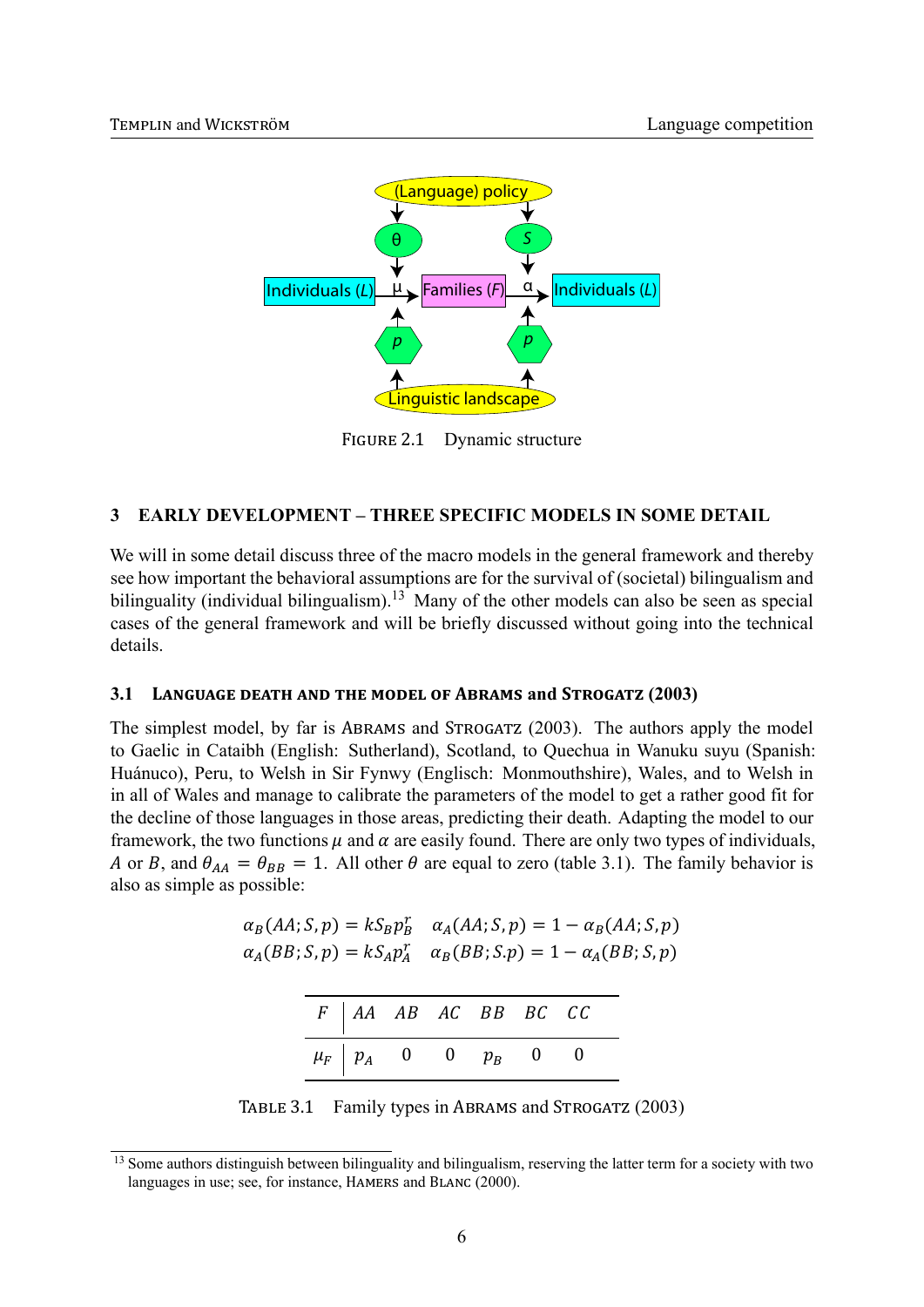

FIGURE 3.1 Phase diagram for the model in ABRAMS and STROGATZ (2003)

The status variable is normalized,  $S_A + S_B = 1$ ; k and r are two positive constants. There is a "leakage" from the two family types to the other language that depends on the status and size of that language. The dynamics permit three possible stationary states,  $p^{SS} = (p_A^{SS}, p_B^{SS})$ :

$$
p^{SS} = \begin{cases} (1,0) \\ \left(\frac{\sigma_B}{\sigma_A + \sigma_B}, \frac{\sigma_A}{\sigma_A + \sigma_B}\right), & \sigma_L := (S_L)^{\frac{1}{r-1}} \\ (0,1) \end{cases}
$$
(3.1)

The dynamics can be pictured in a simple phase diagram, figure 3.1. It turns out that only the corner steady states (marked by a bullet) are stable. The location of the unstable steady state (marked by a star) is determined by the relative status of the two languages. The higher the status of language  $A$  is in comparison to language  $B$ , the further up in the diagram will be the unstable steady state and language  $A$  will prevail also from a low initial fraction. Independently of the initial distribution of the two types, the model implies the demise of one of the competing languages.

# **3.2 ADDING BILINGUALITY IN MINETT and WANG (2008)**

MINETT and WANG (2008) modify the model of ABRAMS and STROGATZ (2003) by introducing bilinguals. There are no mixed families, however, and language shift only occurs via bilinguals. The family frequencies are given in table 3.2 and the  $\alpha$  are:

|  |  | $F$ $AB$ $AC$ $BB$ $BC$ $CC$      |  |  |
|--|--|-----------------------------------|--|--|
|  |  | $\mu_F$   $p_A$ 0 0 $p_B$ 0 $p_C$ |  |  |

TABLE 3.2 Family types in MINETT and WANG (2008)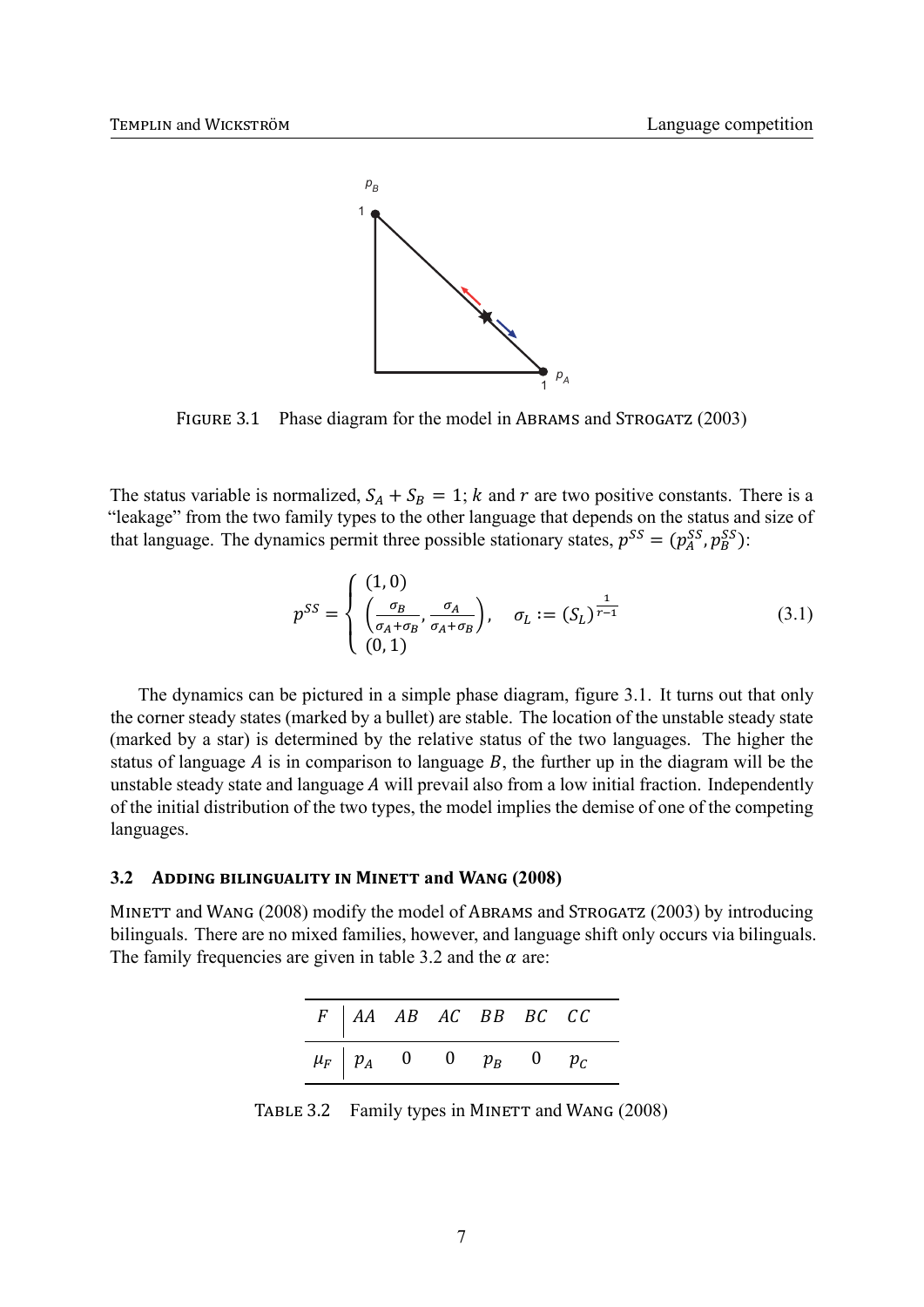

FIGURE 3.2 Phase diagram for MINETT and WANG (2008)

$$
\alpha_C(AA; S, p) = k_1 S_B p_B^r \qquad \alpha_A(AA; S, p) = 1 - \alpha_C(AA; S, p) \qquad \alpha_B(AA; S, p) = 0
$$
  
\n
$$
\alpha_C(BB; S, p) = k_1 S_A p_A^r \qquad \alpha_B(BB; S, p) = 1 - \alpha_C(BB; S, p) \qquad \alpha_A(BB; S, p) = 0
$$
  
\n
$$
\alpha_A(CC; S, p) = k_2 S_A p_A^r \qquad \alpha_C(CC; S, p) = 1 - \alpha_A(CC; S, p) - \alpha_B(CC; S, p)
$$

We find the phase diagram in figure 3.2. There are three possible steady states  $p^{SS}$  =  $(p_A^{SS}, p_B^{SS}, p_C^{SS})$ :

$$
p^{SS} = \begin{cases} (1,0,0) \\ (a,b,c), & 0 < a,b,c < 1 \\ (0,1,0) \end{cases}
$$

Only the corner steady states are stable. There can be no bilingualism in the long run; see, however, the introduction of policy in section 5.

#### **3.3 THE SURVIVAL OF MINORITY LANGUAGES AND THE MODEL OF WICKSTRÖM (2005)**

This model permits all family types based on random matching. All  $\theta$  but  $\theta_{AB}$  are equal to one and  $0 \le \theta_{AB} \le 1$ . The frequency distribution is given in table 3.3 with  $\lambda := 2\theta_{AB}/(1 + \theta_{AB})$ . The family behavior is very general with the only restriction:

| $1 \ge \alpha_A(AA; \cdot) \ge \alpha_A(AC; \cdot) \ge \begin{cases} \alpha_A(CC; \cdot) \\ \alpha_A(AB; \cdot) \end{cases} \ge \alpha_A(BC; \cdot) \ge \alpha_A(BB; \cdot) \ge 0$ |  |  |  |
|------------------------------------------------------------------------------------------------------------------------------------------------------------------------------------|--|--|--|
| $F$ and $AB$ and $AB$ and $BB$ bc cc                                                                                                                                               |  |  |  |
| $\mu_F \left[ p_A^2 + p_A p_B (1 - \lambda) \right] 2 p_A p_B \lambda$ $2 p_A p_C$ $p_B^2 + p_A p_B (1 - \lambda)$ $2 p_B p_C$ $p_C^2$                                             |  |  |  |

TABLE 3.3 Family types in WICKSTRÖM (2005)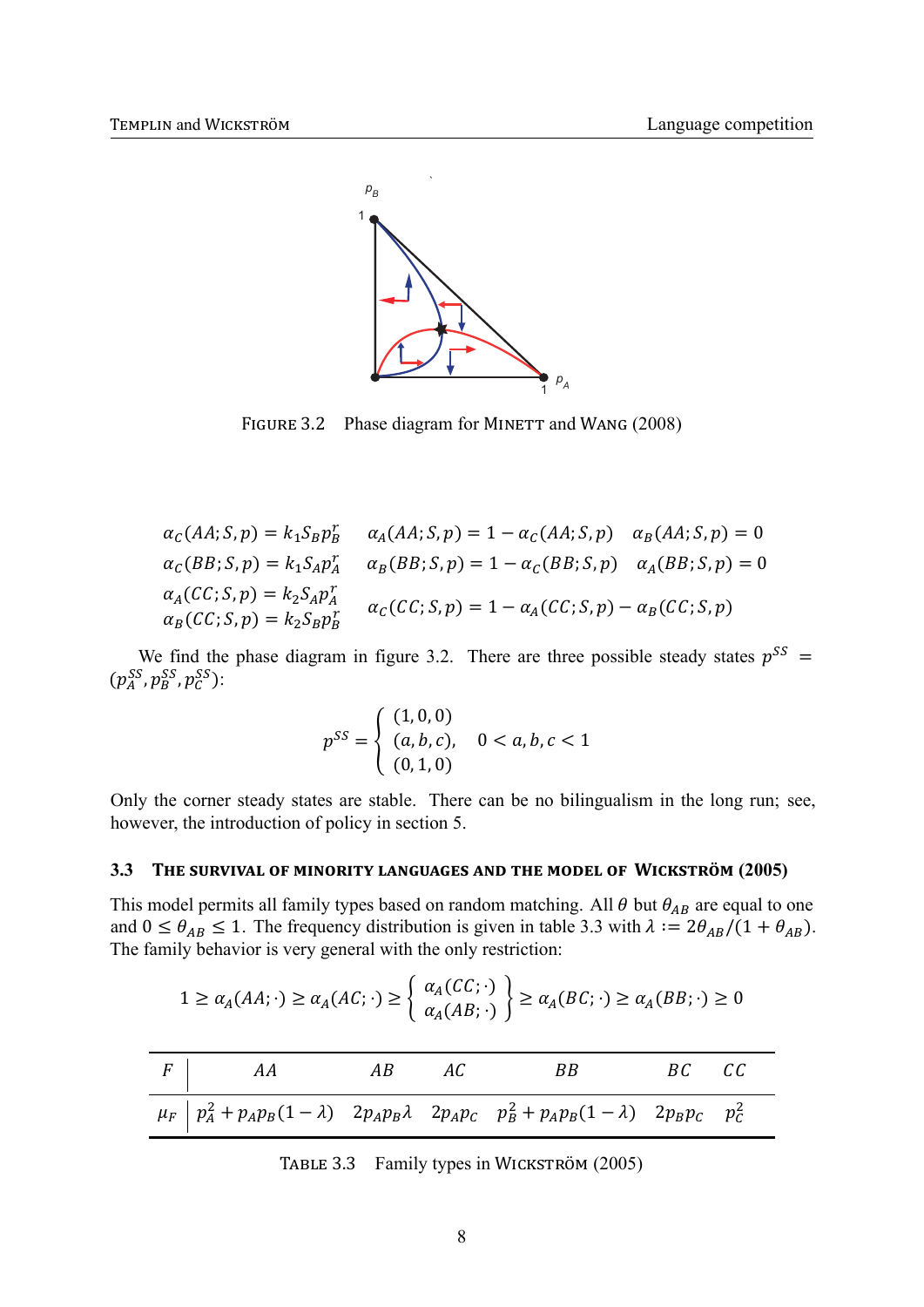

FIGURE 3.3 Phase diagrams for the model in WICKSTRÖM (2005) with different values of the status variable and of the relative importance of language as means of communication in comparison to as carrier of identity

That is, the frequency of type  $A$  children emerging from a family is the higher, the stronger is the language A in the parent generation. Further,  $\alpha_A$  is non-decreasing in  $S_A$  and non-increasing in  $p_B$ . *Mutatis mutandis* the same holds for *B* type children and  $\alpha_B$ .

Again, stationary states can be characterized and pictured in phase diagrams. Figure 3.3a depicts the case when in a stable stationary state all individuals speaking the minority language are bilingual, whereas in figure 3.3b all types of individuals can coexist in a stationary state. Of course, also mono-lingual stationary states are possible. Which situation obtains depends, on the one hand, on the relative status of the two languages and, on the other hand, on the relative weight the families attach to the practical utility of the languages as means of communication compared to the emotional value attached to the languages. One important result is that the minority language,  $B$  say, can survive if at least 50% of the children from a  $AC$ -family grow up bilingual as  $\mathcal{C}$ -types ( $\alpha_{\mathcal{C}}(AC; \cdot) \ge 0.5$ ).<sup>14</sup> See also the extension of the model to include optimal language policy in section 5.

# **4 REFINED THEORIES AND METHODS**

With minor modifications, a number of other models display a similar structure and could be analyzed in the general framework. The modifications are mainly the addition of mobility (migration into or out of the area) and language learning (change of type during the life cycle), as well as modifyinf the dynamics and making the models spatial.

## **4.1 OTHER MODALS WITH A VERY SIMILAR STRUCTURE**

A number of contributions take their point of departure in the model of MIRA and PAREDES (2005) which applies ABRAMS and STROGATZ (2003) to the competition between two similar languages, Galician and Castillian in nothern Spain. Due to the similarity of the languages,

 $14$  The number 50 depends on the assumption that the size of the total population is constant. If the population increases or decreases, the number will be different. Fix is that the families of type  $AC$  are decisive, though.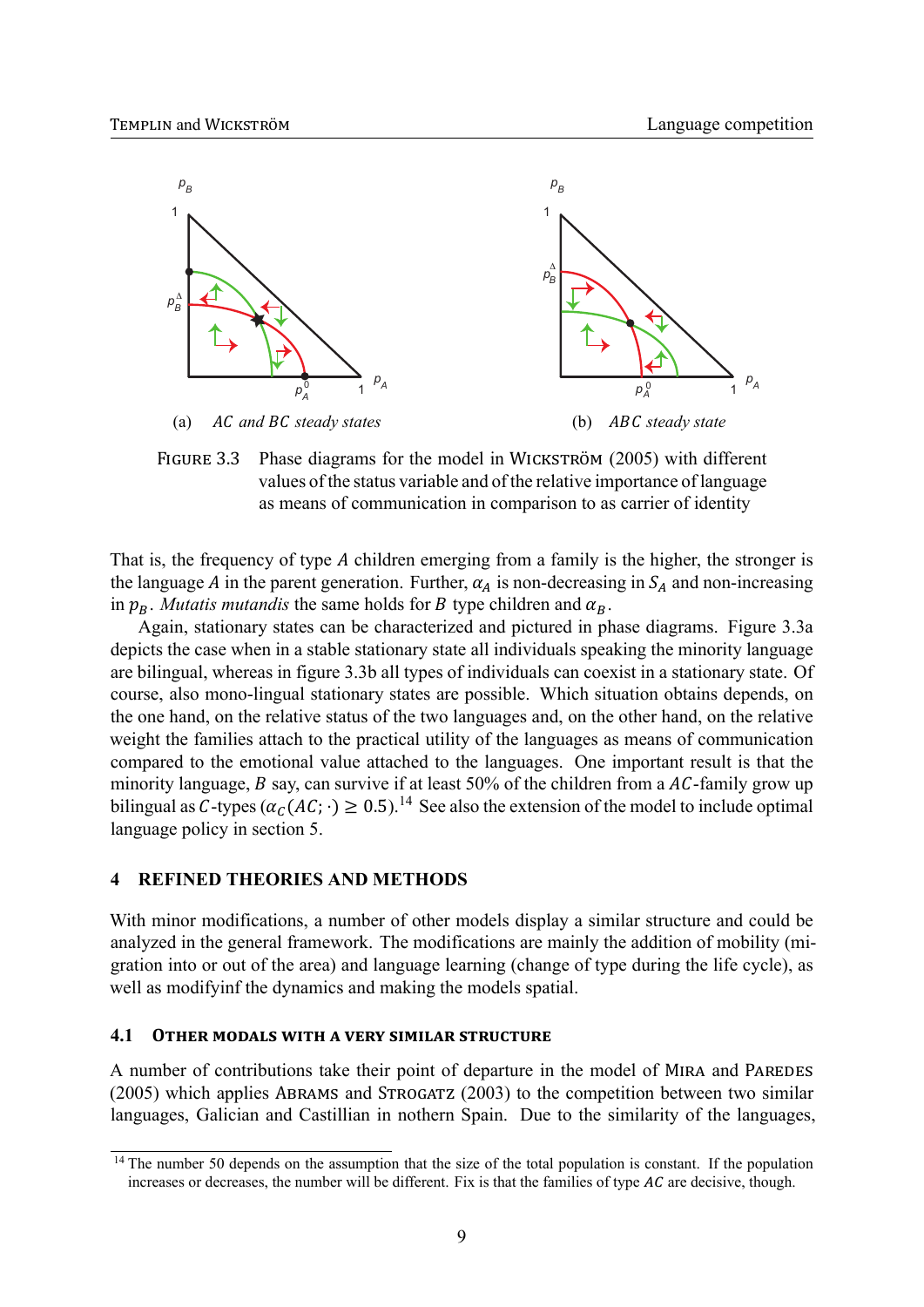

FIGURE 4.1 Phase diagram for the models in PATRIARCA and LEPPÄNEN (2004) as well as PATRIARCA and HEINSALU (2009)

bilingual steady states are possible. MIRA, SEOANE, and NIETO (2011) make a mainly numerical stability analysis, OTERO‐ESPINAR, SEOANE, NIETO, and MIRA (2013), as well as COLUCCI, MIRA, NIETO, and OTERO-ESPINAR (2016) perform analytic studies of the model, its stationary states, and their stability. The model in HEINSALU, PATRIARCA, and LÉONARD (2014) can be seen as an extension of MINETT and WANG (2008). Here the decision to learn the other language is a function of all speakers of this language (mono and bilingual), while in the original paper it is only a function of monolinguals. Bilingualism is possible and the authors also model a simple language policy, see section 5. TEMPLIN (2019a) introduces migration and adult language learning into the framework, but without the status variable, which is included in TEMPLIN (2019b).

A number of very similar papers, BAGGS and FREEDMAN (1990). BAGGS and FREEDMAN (1993), EL‐OWAIDY and ISMAIL (2002), and V. S. H. RAO and P. R. S. RAO (2008), model the development of language use in settings with two, three, or many competing. languages. The offsprings of monolingual parents are monolingual in the parents' language and those of bi- or multilingual parents are monolingual in one of the family languages. A second or third language is acquired later in life with the transition probabilities dependent on the prestige and presence of the other language in society. The population dynamics is modeled in a slightly different manner (similar to Lotka-Volterra type models, see section 4.3 below) from other modals in this section. Behavior is not explicitly modeled and the existence of different multilingual equilibria and their stability are analyzed in dependence of the model parameters.

# **4.2 SPATIAL MODELS**

The model of ABRAMS and STROGATZ (2003) has two stable monolingual steady states. If there are two different separate territories, one steady state can obtain in one territory and the other one in the other territory. If the territories are joined and communication flows freely between the two parts of the joined territory one of the languages will win at the end. This is the result of the model. However, this is not necessarily the case if the populations in the two parts are different in the sense that they evaluate the relative status of the two languages differently or if the diffusion of information is sufficiently restricted between the two parts. This is the driving force behind two models of PATRIARCA and LEPPÄNEN (2004) as well as PATRIARCA and HEINSALU (2009).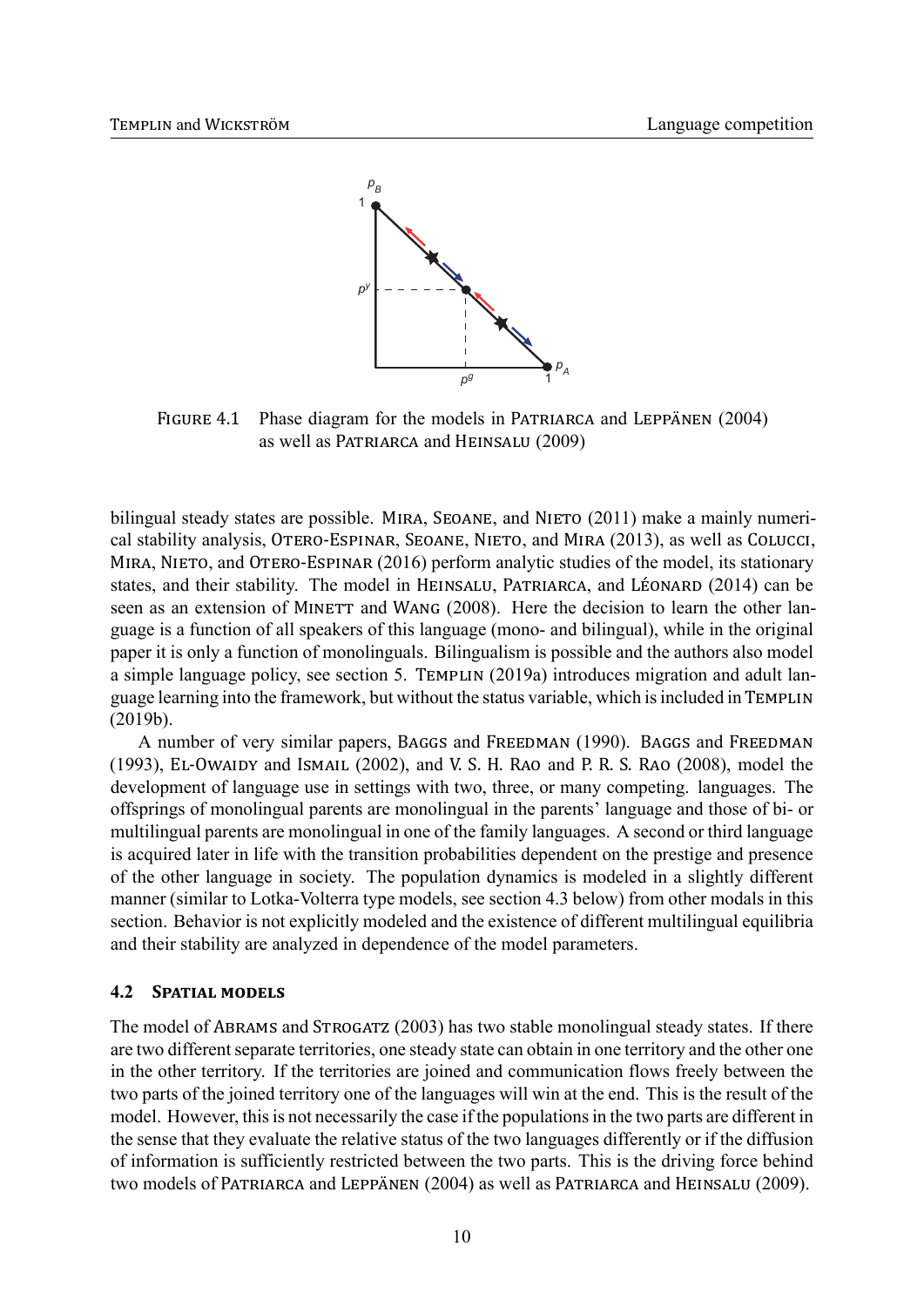In PATRIARCA and LEPPÄNEN (2004) part of the population, the greens, say, give a very high relative status to language A as compared to language  $B$ , whereas the other part of the population, the yellows, say, give a high status to language  $B$ . If there is no intermarriage between the greens and the yellows in the society and both fractions are sufficiently large, there will exist a stable steady state in our general framework with  $p_A^{SS} = p^g$ , the fraction of the greens, and  $p_B^{SS} = p^y$ , the fraction of the yellows. The natural interpretation is that the greens live in one part of the country and the yellows in another part. Each part can then have its own language in a stable situation. The model, however, also fit a situation with two homogeneous ethnic groups with different view on the relative status of the two languages living on the same territory. In PATRIARCA and HEINSALU (2009) there are also two distinctive groups and the amount of communication between the groups is smaller than within each group. Formally, the same kind of dynamics will occur and a stable steady state with  $p_A^{SS} = p^g$  and  $p_B^{SS} = p^y$ exists. Again, the natural interpretation is that the two distinct groups occupy different pets of the territory. However, any situation with two distinct homogeneous ethnic groups with more interaction within each group than between the groups, fits the model. The dynamics of both models can be illustrated in the same phase diagram with five steady states whereof two are unstable and three are stable. See figure 4.1. The stable steady states  $p^{SS*} = (p_A^{SS*}, p_B^{SS*})$  are:

$$
p^{SS*} = \begin{cases} (1,0) \\ (p^g, p^y) \\ (0,1) \end{cases}
$$

#### **4.3 LOTKA‐VOLTERRA TYPE MODELS**

When analyzing language competition one might not only want to know what the steady states of the systems are, but also how much time it takes until the system is approaching them. The speed at which the system changes strongly depends on general population dynamics: How frequently are children born and how many deaths occur in a given time frame. If both numbers are high, the system changes faster compared to a situation where both are rather low. Moreover, if both numbers differ from one another, or if the numbers are not the same for speakers of A and  $B$ , then population dynamics will also affect the systems steady states.

A straight-forward way to add population dynamics to the general framework is to include (language group specific) birth and death rates. Another way to model population dynamics was first presented in PINASCO and ROMANELLI (2006). The authors propose a version of ABRAMS and STROGATZ (2003) with logistic population dynamics. The basic assumption is that resources are limited and hence that population growth is limited. Over time, the population size approaches a steady state which depends on the available resources. PINASCO and ROMANELLI (2006) show that with logistic population growth the minority language can survive in a stable equilibrium, even in the absence of bilinguals. KANDLER and STEELE (2008) and KANDLER, UNGER, and STEELE (2010) adapted the logistic population dynamics and combined it with the spatial model of PATRIARCA and LEPPÄNEN (2004) discussed in section 4.2. They can show that, depending on the situation at hand, coexistence as well as extinction of the minority language can yield stable steady states. HEINSALU, PATRIARCA, and LÉONARD (2014) show that in the steady state, population dynamics is not relevant anymore. Therefore, the general approach can be seen a model for the population steady state. Finalöly, we like to mentioned ZHANG and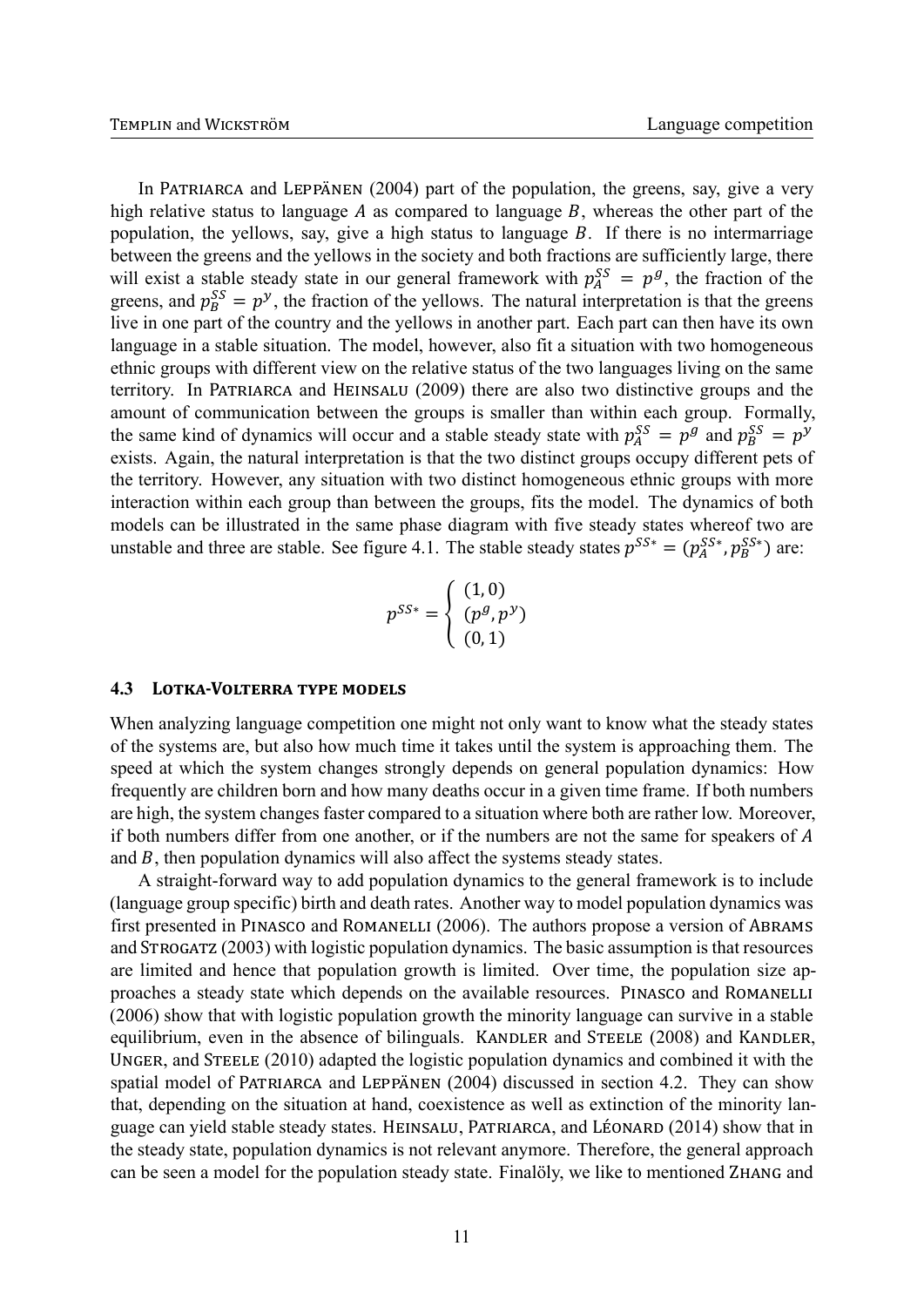GONG (2013) who combine logistic population growth with a language diffusion model inspired by Fourier's law of heat conduction.

#### **5 APPLICATIONS TO LANGUAGE POLICY**

In almost all models discussed so far, a status variable play an important rôle. In figure 5.1, two versions of a phase diagram are presented, one with a high relative status of language  $A$  and one with a high relative status of language  $B$ . Assume that the policy maker can change the status of the languages at will through language policy and assume that he or she increases the relative status of language A if its fraction of the population falls below a certain value  $p_A^C$  and increases the relative status of language B if the fraction of A speakers becomes bigger than  $p_A^C$ . Then the phase diagram in figure 5.1a will describe the language dynamics if  $p_A$  is below  $p_A^C$  and the diagram in figure 5.1b if  $p_A$  is above  $p_A^C$ . This is illustrated in figure 5.2. There is a stable steady state in point III.

MINETT and WANG (2008) observed this phenomenon and introduced language policy into their model in this way. A change in the status variable is illustrated in figure 5.3a, where the relative status of language  $\vec{A}$  is lower by the broken than by the solid lines. The phase diagram resulting from the introduction of language policy is illustrated in figure 5.3b. Like in the simple case above, the phase diagram with a high relative status for language A is relevant for  $p_A$  below  $p_A^C$  and the phase diagram with a low relative status for language A is the relevant one if  $p_A$ is above  $p_A^C$ . There is now a set of stable steady states with  $p_A$  equal to  $p_A^C$ . As noted above in section 4.1, the model in HEINSALU, PATRIARCA, and LÉONARD (2014) can be seen as an extension of MINETT and WANG (2008) with a simple language policy altering the effect of bilinguals on the language decision. The model in BERNARD and MARTIN (2012) is a bilingual model similar to ABRAMS and STROGATZ (2003) where status can be influenced by language policy. Here, however, the rate of change in the status is what can be controlled within certain limits. That is, a certain time is necessary in order to change the status from one level to another in contrast to the models above with an instantaneous change in the status variable. The authors investigate policies that maintain given levels of monolinguals in both languages.

FERNANDO, VALIJÄRVI, and GOLDSTEIN (2010) analyze language use in two domains, public



(a) *High relativ status of language*



FIGURE 5.1 Phase diagram for the model in ABRAMS and STROGATZ (2003) with different values of the status variable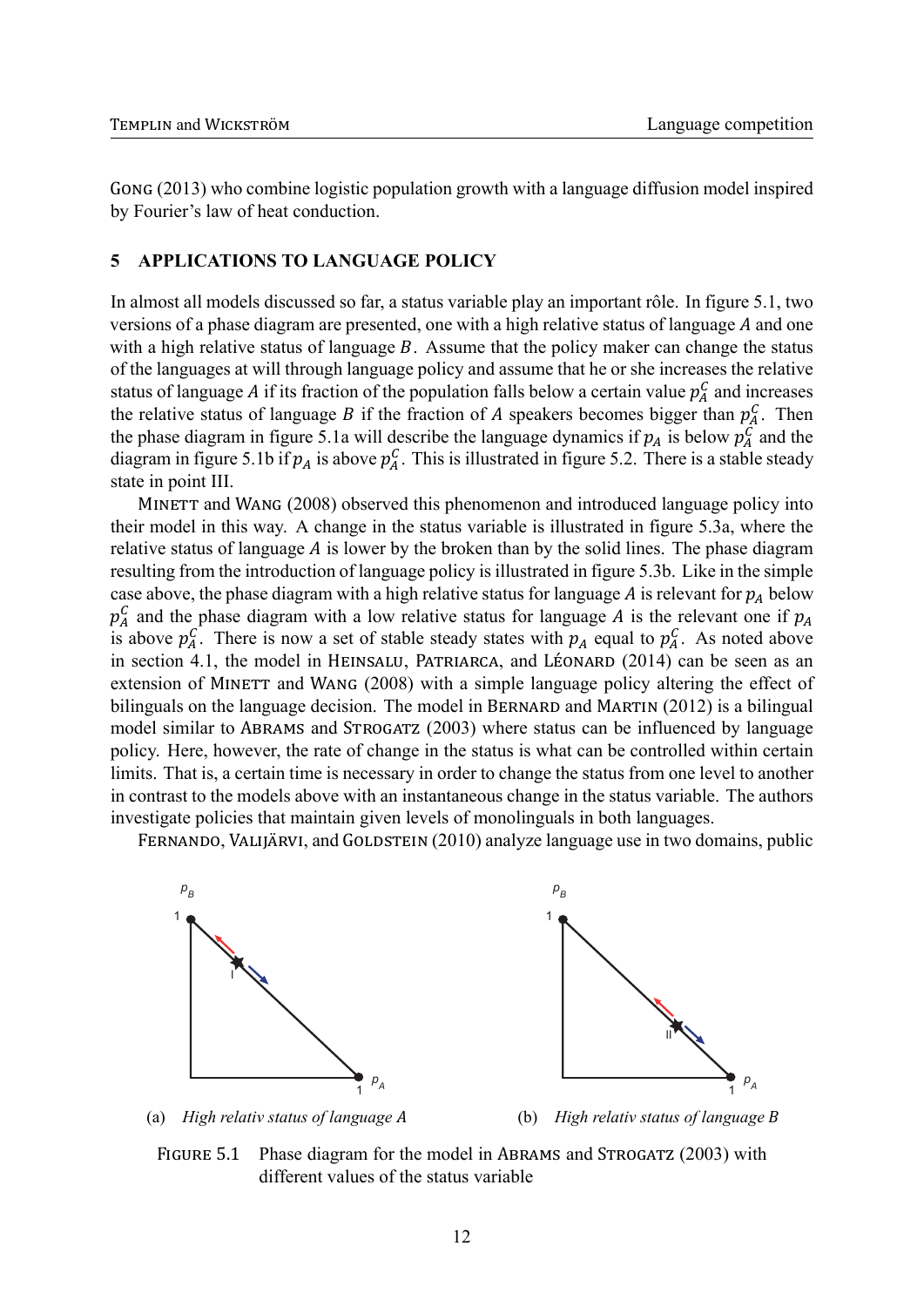

FIGURE 5.2 Phase diagram for the model in ABRAMS and STROGATZ (2003) with policy

and private, and allow diglossia. In the model, which is similar to WICKSTRÖM (2005), they show how education of the majority in the minority language as well as status planning making the minority language more visible in the public space can guarantee the survival of the minority language.<sup>15</sup> DEKA and SINHA (2016) is a version of FERNANDO, VALIJÄRVI, and GOLDSTEIN (2010) which uses Markov chains to analyze the effects of different status parameters. TEMPLIN, SEIDL, WICKSTRÖM, and FEICHTINGER (2016) introduces an optimal policy into WICKSTRÖM (2005). The goal of the policy maker is to maximize the number of (bilingual) speakers of the minority language. This goal is approached through a language policy that determines the rate of change in the status parameter.





FIGURE 5.3 Phase diagrams for MINETT and WANG (2008) with language policy

 $\frac{15}{15}$  The visibility in the public space is also discussed in GRIN (1992), see section 2.1 below.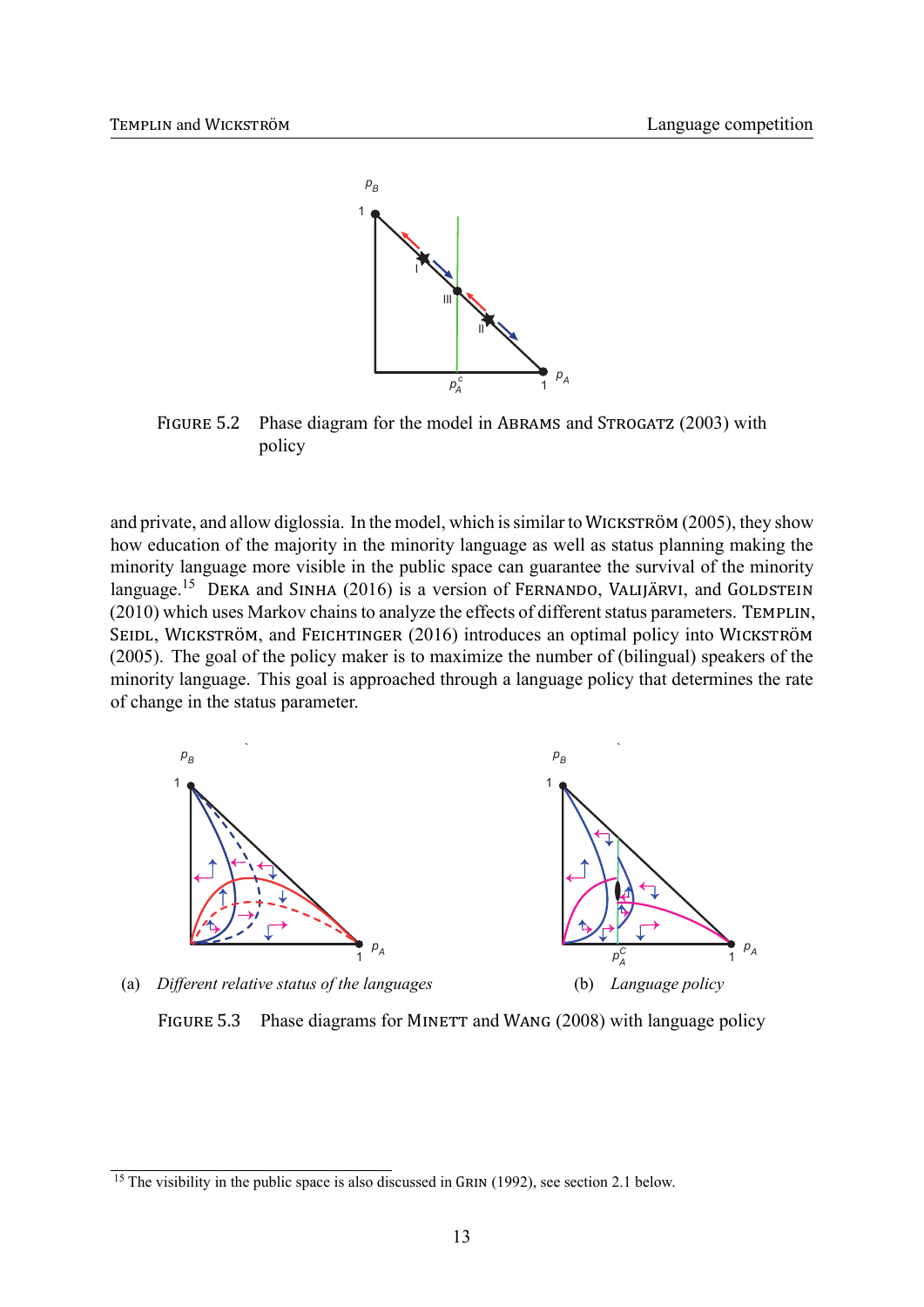#### **6 NEW PERSPECTIVES – MICRO MODELS OF LANGUAGE USE**

In contrast to the macro models discussed so far, where each individual is influenced by the behavior of all other individuals, in the micro-models, individuals are only influenced by a limited number of other individuals in a social network. In the macro models, for instance, the fraction of individuals using a certain language is important for all individuals in society and influence the behavior of each individual and the average behavior matters. In the micro models each individual encounters a limited number of other individuals in a network and his or her language use is influenced only by the language behavior of the individuals in the network. By each new encounter, there is a certain probability that the individual changes his or her behavior, imitating the interlocutor. Our functions  $\alpha_L(F; S, p)$  have to be reinterpreted as individual transition probabilities with  $p$  the language use in the network. The macro-models can be seen as a limiting case when the network consists of the entire society,

Since the networks in the models, as a rule, are spatial, local language use and the change in local language use is modeled. Computer simulations can then show the (stochastic) development of language use in space and time. This approach is also very useful in modeling the development of language varieties. Innovations in vocabulary, phonetics, grammar, etc. spread through contact and imitation and different local varieties can develop. In the latter case, the transitions are marginal, changing some small element of the language thereby causing a continuous change in a variety of the language, whereas in the former case the transitions are discrete with a person changing from one distinct language to another.

#### **6.1 LANGUAGE CHOICE**

OLIVEIRA, GOMES, and TSANG (2006) use this approach to model the number and distribution of languages on the entire earth. Mutations are due to colonization and the interaction between colonizers and colonized as well as to diffusion. The important parameters are the density of languages in a geographic area and the number of languages of a certain size. It is shown that linguistic diversity is a plausible outcome of the model.

In CASTELLÓ, LOUREIRO‐PORTO, EGUÍLUZ, and SAN MIGUEL (2007), the assumptions of the model of MINETT and WANG (2008) with equal status of the two languages form the basis. Each person has a local network of four persons and the transition probabilities are the  $\alpha$  of MINETT and WANG (2008). Simulations show that in general a number of "language islands" using one language develop in a sea of users of the other language. Bilingualism and bilinguality will only be a temporary phenomenon occurring on the "shores" of the islands. With time, the islands will disappear and monolingualism will prevail. CARIDI, NEMIÑA, PINASCO, and SCHIAFFINO  $(2013)$  extend the structure by combining the language-shift structure with a Shelling migration model.<sup>16</sup> Agents may change place of residence or language when surrounded by many agents speaking the other language. The model can have different stable situations: extinction of one language, ghetto formation, segregated coexistence, and diluted coexistence.

STAUFFER, CASTELLÓ, EGUÍLUZ, and SAN MIGUEL (2007) as well as VAZQUEZ, CASTELLÓ, and SAN MIGUEL (2010) compare the simple monolingual macro model of ABRAMS and STROGATZ (2003) as well as a bilingual version with network simulations, especially for the case with equal status of the two languages. They find that both coexistence and dominance are possible

<sup>&</sup>lt;sup>16</sup> See SCHELLING (1969) and SCHELLING (1971).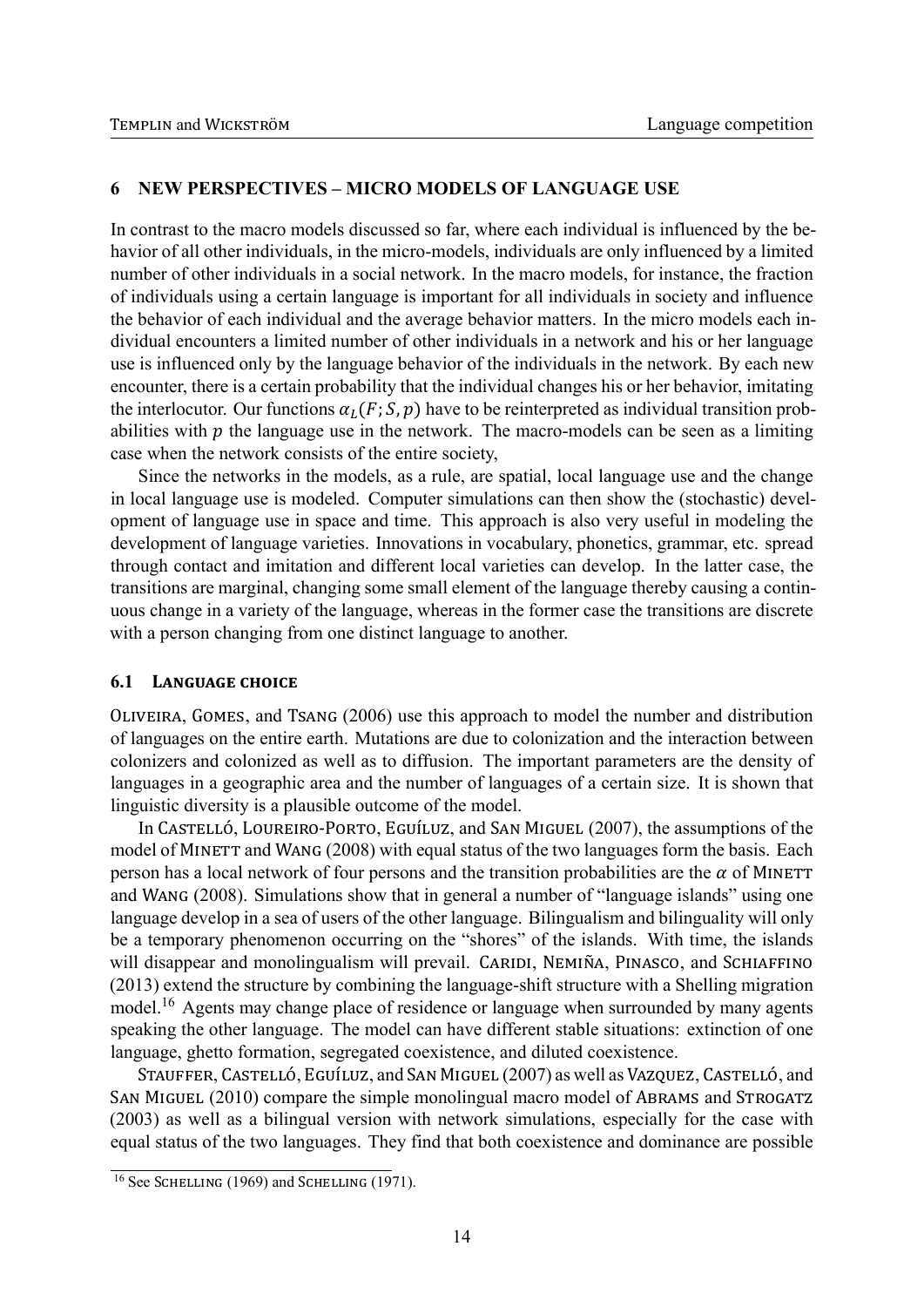depending on the type of network. Steady states and stability are also analyzed.

#### **6.2 MICRO MODELS OF INTERNAL LANGUAGE CHANGE**

Language evolution and change can be modeled in a way similar to the diffusion of innovations or vira.<sup>17</sup> The general structure is that a certain fraction of the population,  $p<sub>I</sub>$ , has adopted a linguistic innovation, a sound change, say, and the rest of the population, a fraction  $(1$  $p_l$ ), use the old manner of expressing themselves. By random encounters, the probability that two individuals of different types meet is  $2p_I(1 - p_I)$ . If the the first person continues using the innovation and the second person adopts it, mutates, with a certain probability, the rate of diffusion of the innovation can be described by the equation:

$$
\dot{p}_I = k p_I (1 - p_I) \tag{6.1}
$$

where k is a constant related to the mutation probability. For small values of  $p_I$ ,  $p_I$  will be growing exponentially and for value close to one,  $(1 - p_I)$  will decrease exponentially. The graph of  $p_1$  as a function of time will be the typical S-shaped curve describing diffusion of innovations.<sup>18</sup> Various modifications of the process modeled by equation 6.1 (moving us away from the virus interpretation) like a positive probability for the first person stopping using the innovation after an encounter, refines the model, but do not change the big picture. Since we are here dealing with a phenomenon that is on the margin of language competition we will not attempt anything near a complete overview of the literature, but will limit ourselves to discussing but a few pioneering models fitting this general picture and one model with distinct policy implications. For other work in this direction, the reader is referred the overview articles listed in section 7.

In a pioneering studies, SHEN (1997) studied phonetic changes in some Chinese dialects and managed to show that the diffusion of the sound changes fit this framework very well. WANG, KE, and MINETT (2004) extend the model, introducing two processes of imitation. On the one hand, there is the imitation of the usage of individuals and on the other hand, the diffusion is stronger the more systematic is the innovation. That is, if a sound shift occurs in many words of a similar type in some linguistic sense. They call the reinforcement a "snow-ball" effect. KE, GONG, and WANG (2008) discuss different network structures and introduce various asymmetries, such as different age groups with different imitation behavior and assume that linguistic innovations improve the functioning of the language as a system.

In WICKSTRÖM (2011) and WICKSTRÖM (2012) the focus is on the stability of linguistic structures in the face of linguistic innovations, for instance changes in the vocabulary or in grammatical structures with the origin outside the language. An innovation is first seen as a foreign element in the language system that needs some time to be nostrified, that is become a natural part of the language. Two processes operate at the same time: innovations are spread in the language and are adapted to the language system. The structure is the more unstable, the higher is the fraction of non-nostrified innovations at any time. The author speculates that the diffusion rate and the absorption rate depend both on the status of the language and on its typology. Based on that, some recommendations for language-policy measures are derived.

 $17$  A standard text on modeling social phenomena over networks and through imitation and diffusion is CAVALLI-SFORZA and FELDMAN (1981).

 $18$  See ROGERS (2003).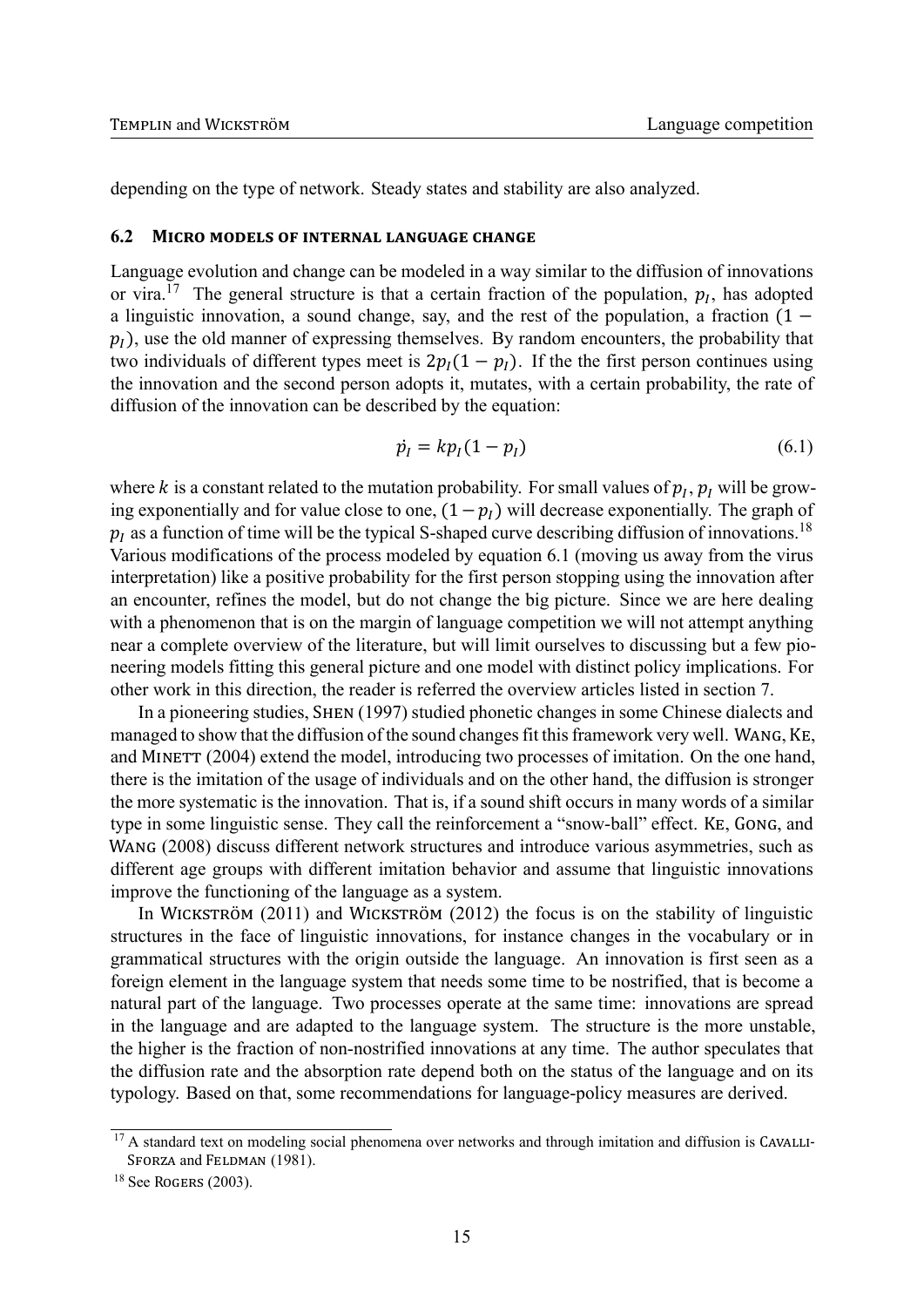# **7 FURTHER READING**

A number of contributions reviews different types of models of language competition and language evolution. PATRIARCA, CASTELLÓ, URIARTE, EGUÍLUZ, and SAN MIGUEL (2012) discuss various modeling approaches to the competition between two languages. WANG and MINETT (2005) give an overview of some early models of language competition, but also discuss models of language evolution. In SCHULZE, STAUFFER, and WICHMANN (2008) language competition and language evolution are combined in attempts to explain the total number of languages on earth and their geographical distribution. Depending on parameter constellation, results of the reviewed models range from Babel like situations (many different languages) to situations with one dominant language. Lately, a great number of papers discussing computer simulations of micro models of language evolution have emerged. These models are mostly linguistically relevant and do not model (the possibility of) language policy. A representative selection of reviews of such models are BAKER (2008), VOGT (2009), LORETO, BARONCHELLI, MUKHERJEE, PUGLISI, and TRIA (2011), as well as GONG, SHUAI, and ZHANG (2014).

# **8 REFERENCES**

- ABRAMS, DANIEL M. and STEVEN H. STROGATZ (2003). "Modelling the dynamics of language death". In: *Nature* **424**: 900.
- BAGGS, IVAN and HERBERT I. FREEDMAN (1990). "A mathematical model for the dynamics of interactions between a unilingual and a bilingual population: Persistence versus extinction". In: *The Journal of Mathematical Sociology* **16**.**1**: 51–75.
- (1993). "Can the speakers of a dominated language survive as unilinguals? A mathematical model of bilingualism". In: *Mathematical and computer modelling* **18**.**6**: 9–18.
- BAKER, ADAM (2008). "Computational Approaches to the Study of Language Change". In: *Language and Linguistics Compass* **2**.**2**: 289–307.
- BERNARD, CLAIRE and SOPHIE MARTIN (2012). "Building strategies to ensure language coexistence in presence of bilingualism". In: *Applied Mathematics and Computation* **218**.**17**: 8825–8841.
- CARIDI, INÉS, FRANCISCO NEMIÑA, JUAN PABLO PINASCO, and PABLO SCHIAFFINO (2013). "Schelling-voter model: An application to language competition". In: *Chaos, Solitons & Fractals* **56**: 216–221.
- CASTELLÓ, XAVIER, LUCÍA LOUREIRO‐PORTO, VÍCTOR M. EGUÍLUZ, and MAXI SAN MIGUEL (2007). "The fate of bilingualism in a model of language competition". In: *Advancing social simulation: The first world conference*. Edited by SHINGO TAKAHASHI, DAVID SALLACH, and JULIETTE ROUCHIER. Tokyo: Springer-Verlag: 83–94.
- CAVALLI‐SFORZA, LUIGI LUCA and MARCUS W. FELDMAN (1981). *Cultural transmission and evolution: A quantitative approach*. Monographs in Population Biology 16. Princeton: Princeton University Press.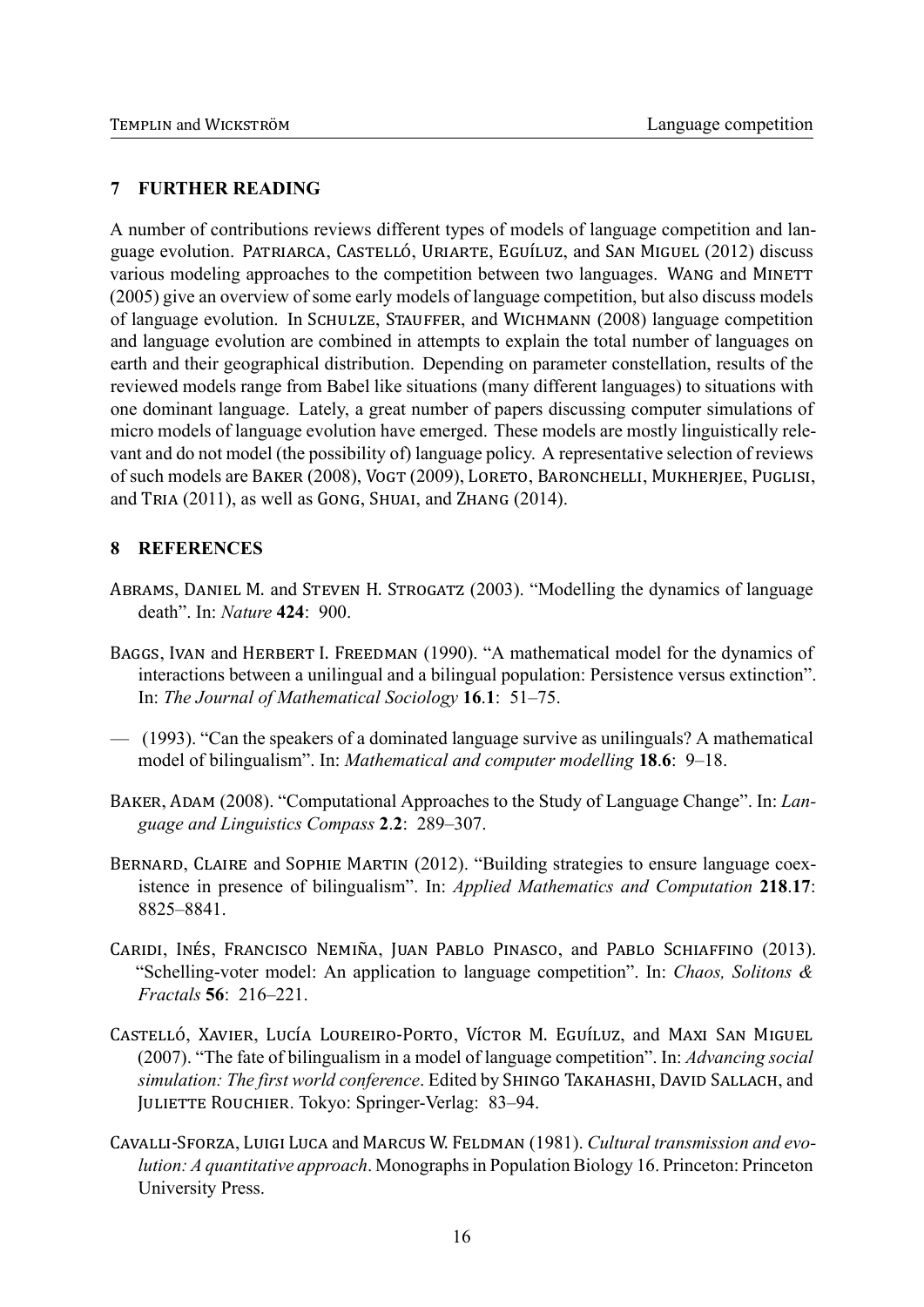- CHURCH, JEFFREY and IAN KING (1993). "Bilingualism and network externalities". In: *Canadian Journal of Economics / Revue canadienne d'économique* **26**: 337–345.
- COLUCCI, RENATO, JORGE B. MIRA, JUAN J. NIETO, and M. VICTORIA OTERO‐ESPINAR (2016). "Coexistence in exotic scenarios of a modified A brams–S trogatz model". In: *Complexity* **21**.**4**: 86–93.
- CRYSTAL, DAVID (2000). *Language death*. Cambridge: Cambridge University Press.
- DEKA, PRITAM and SMRITI KUMAR SINHA (2016). "A New Probabilistic Model of Language Competition, Endangerment and Extinction". In: *International Journal of Computer Applications* **142**.**12**.
- DORIAN, NANCY C. (1981). *Language death: The life cycle of a Scottish Gaelic dialect*. Philadelphia: University of Pennsylvania Press.
- FERNANDO, CHRISANTHA, RIITTA‐LIISA VALIJÄRVI, and RICHARD A. GOLDSTEIN (2010). "A model of the mechanisms of language extinction and revitalization strategies to save endangered languages". In: *Human Biology* **82**.**1**: 47–75.
- GAL, SUSAN (1979). *Language Shift: Social Determinants of Linguistic Change in Bilingual Austria*. New York: Academic Press.
- GONG, TAO, LAN SHUAI, and MENGHAN ZHANG (2014). "Modelling language evolution: Examples and predictions". In: *Physics of Life Reviews* **11**.**2**: 280–302.
- GRIN, FRANÇOIS (1992). "Towards a threshold theory of minority language survival". In: *Kyklos* **45**: 69–97. [Reprint in: DONALD M. LAMBERTON, editor. *The economics of language*. Cheltenham: Edward Elgar, 2002.]
- HAMERS, JOSIANE F. and MICHEL H. A. BLANC (2000). *Bilinguality and bilingualism*. 2nd edition. Cambridge: Cambridge University Press. [Originally published as: *Bilingualité et bilingualism*, 1983.]
- HAMMARSTRÖM, HARALD (2015). "Ethnologue 16/17/18th editions: A comprehensive review". In: *Language* **91**.**3**: 723–737.
- HEINSALU, ELS, MARCO PATRIARCA, and JEAN LÉO LÉONARD (2014). "The role of bilinguals in language competition". In: *Advances in Complex Systems* **17**.**1**: 1450003.
- JOHN, ANDREW and KEI‐MU YI (2001). *Language and location*. Research report. New York.
- KANDLER, ANNE and JAMES STEELE (2008). "Ecological models of language competition". In: *Biological Theory* **3**.**2**: 164–173.
- KANDLER, ANNE, ROMAN UNGER, and JAMES STEELE (2010). "Language shift, bilingualism and the future of Britain's Celtic languages". In: *Philosophical Transactions of the Royal Society B: Biological Sciences* **365**.**1559**: 3855–3864.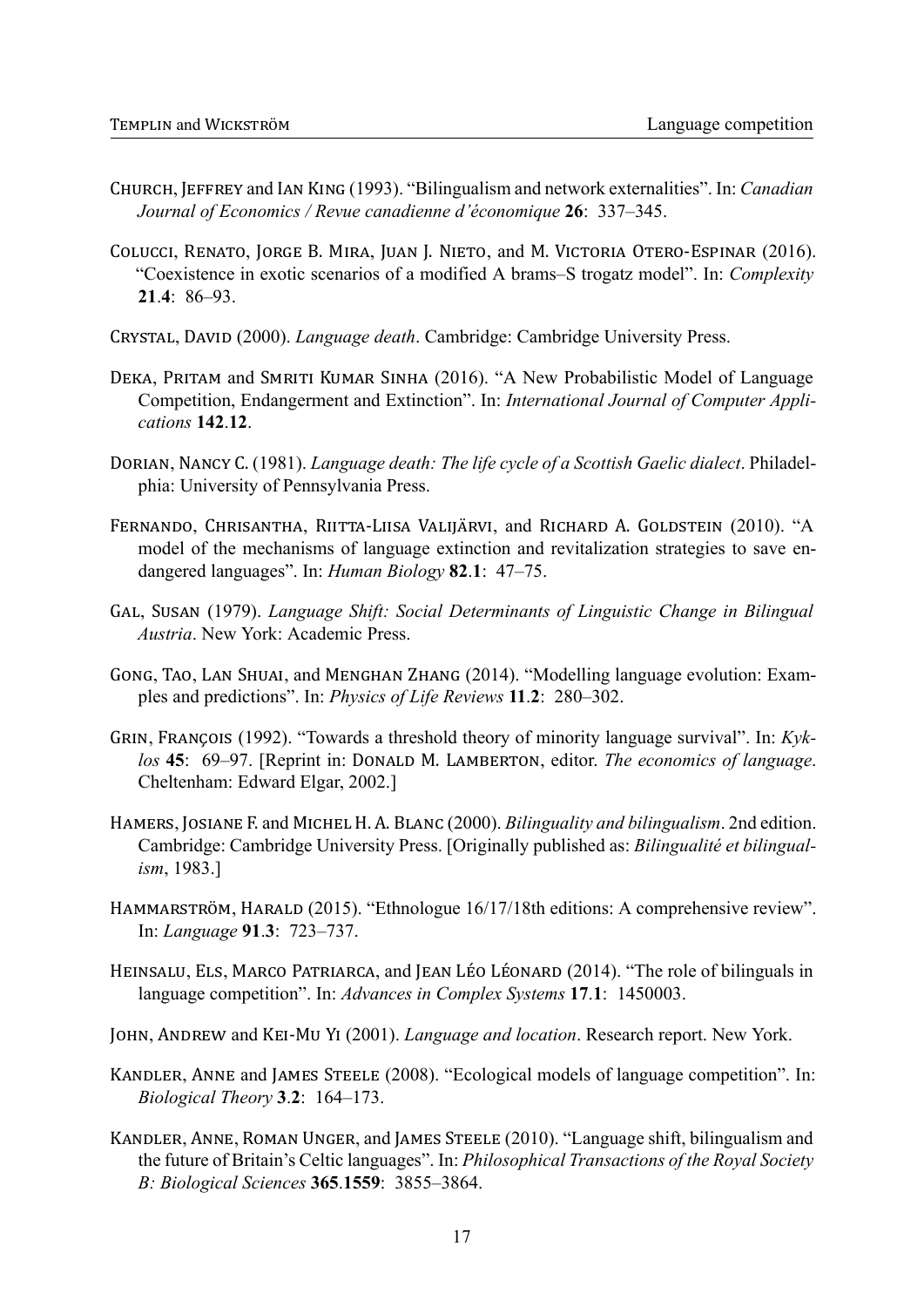- KE, JINYUN, TAO GONG, and WILLIAM S.‐Y. WANG (2008). "Language change and social networks". In: *Communications in Computational Physics* **3**.**4**: 935–949.
- KENNEDY, PETER and IAN KING (2005). "Dynamic language policy". In: *Canadian macroeconomics study group meetings.* Vancouver.
- LEWIS, M. PAUL, GARY F. SIMONS, and CHARLES D. FENNIG, editors (2014). *Ethnologue: Languages of the World*. 17th edition. Dallas: SIL International, Global Publishing.
- LORETO, VITTORIO, ANDREA BARONCHELLI, ANIMESH MUKHERJEE, ANDREA PUGLISI, and FRANCESCA TRIA (2011). "Statistical physics of language dynamics". In: *Journal of Statistical Mechanics: Theory and Experiment* **2011**.**04**: P04006.
- MINETT, JAMES W. and WILLIAM S.‐Y. WANG (2008). "Modelling endangered languages: The effects of bilingualism and social structure". In: *Lingua* **118**: 19–45.
- MIRA, JORGE B. and ÁNGEL PAREDES (2005). "Interlinguistic similarity and language death dynamics". In: *Europhysics Letters* **69**.**6**: 1031–1034.
- MIRA, JORGE B., LUÍS F. SEOANE, and JUAN J. NIETO (2011). "The importance of interlinguistic similarity and stable bilingualism when two languages compete". In: *New Journal of Physics* **13**.**3**: 033007.
- MUFWENE, SALIKOKO S. (2001). *The Ecology of Language Evolution*. Cambridge: Cambridge University Press.
- OLIVEIRA, VIVIANE M. DE, MARCELO ANDRADE FILGUEIRA GOMES, and ING REN TSANG (2006). "Theoretical model for the evolution of the linguistic diversity". In: *Physica A: Statistical Mechanics and its Applications* **361**.**1**: 361–370.
- OTERO‐ESPINAR, M. VICTORIA, LUÍS F. SEOANE, JUAN J. NIETO, and JORGE B. MIRA (2013). "An analytic solution of a model of language competition with bilingualism and interlinguistic similarity". In: *Physica D: Nonlinear Phenomena* **264**: 17–26.
- EL‐OWAIDY, HASAN MOSTAFA and MOHAMMED M. ISMAIL (2002). "A mathematical model of bilingualism". In: *Applied mathematics and computation* **131**.**2**: 415–432.
- PATRIARCA, MARCO, XAVIER CASTELLÓ, JOSÉ RAMÓN URIARTE, VÍCTOR M. EGUÍLUZ, and MAXI SAN MIGUEL (2012). "Modeling two-language competition dynamics". In: *Advances in Complex Systems* **15**.**34**.
- PATRIARCA, MARCO and ELS HEINSALU (2009). "Influence of geography on language competition". In: *Physica A: Statistical Mechanics and its Applications* **388**.**2**: 174–186.
- PATRIARCA, MARCO and TEEMU LEPPÄNEN (2004). "Modeling language competition". In: *Physica A* **338**: 296–299.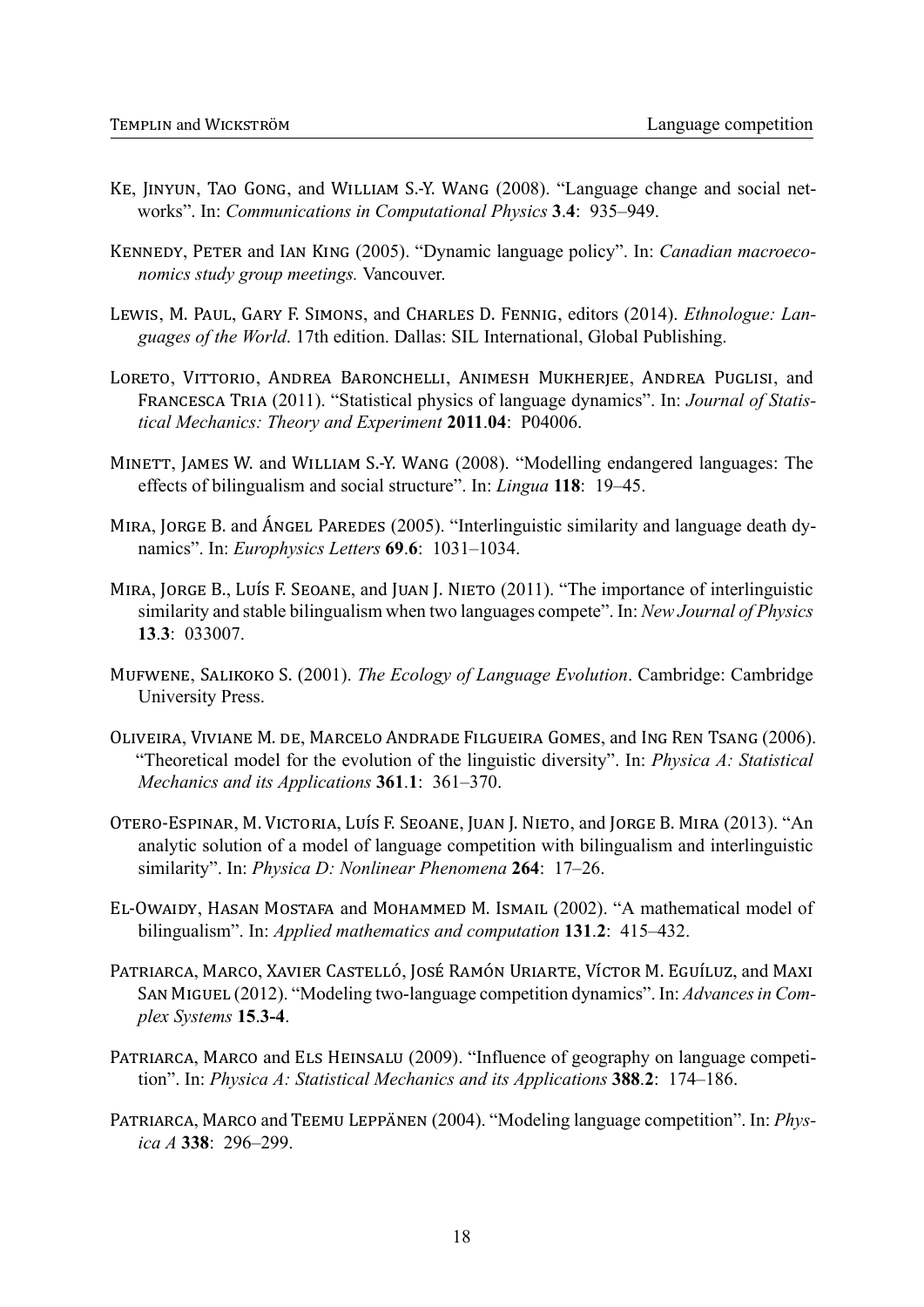- PINASCO, JUAN PABLO and LILIANA ROMANELLI (2006). "Coexistance of languages is possible". In: *Physica A: Statistical Mechanics and its Applications* **361**.**1**: 355–360.
- RAO, V. SREE HARI and P. RAJA SEKHARA RAO (2008). "Dynamical models for the development of unilingual society into bilingual society". In: *Differential Equations and Dynamical Systems* **16**.**12**: 29–45.
- ROGERS, EVERETT M. (2003). *Diffusion of Innovations*. 5th edition. New York: The Free Press. [Originally published as: *Diffusion of Innovations*. New York: The Free Press, 1962.]
- SCHELLING, THOMAS C. (1969). "Models of segregation". In: *American Economic Review. Pa*pers and Proceedings of the Eighty-first Annual Meeting of the American Economic Associ*ation* **59**.**2**: 488–493.
- (1971). "Dynamic models of segregation". In: *Journal of Mathematical Sociology* **1**.**2**: 143– 186.
- SCHULZE, CHRISTIAN, DIETRICH STAUFFER, and SØREN WICHMANN (2008). "Birth, survival and death of languages by Monte Carlo simulation: Reivew article". In: *Communcations in Computational Physics* **3**.**2**: 271–294.
- SHEN, ZHONGWEI (1997). *Exploring the Dynamic Aspect of Sound Change*. Journal of Chinese Linguistics Monograph Series (中国语言学报专著系列) 11. Hong Kong: Chinese University Press.
- STAUFFER, DIETRICH, XAVIER CASTELLÓ, VÍCTOR M. EGUÍLUZ, and MAXI SAN MIGUEL (2007). "Microscopic Abrams-Strogatz model of language competition". In: *Physica A: Statistical Mechanics and its Applications* **374**.**2**: 835–842.
- TEMPLIN, TORSTEN (2019a). *A framework for dynamic language policy evaluation*. Research report 19-1. Berlin: Research group "Economics and language".
- (2019b). "A language competition model for new minorities". In: *Rationality and Society* **31**.**1**: 40–69.
- TEMPLIN, TORSTEN, ANDREA SEIDL, BENGT‐ARNE WICKSTRÖM, and GUSTAV FEICHTINGER (2016). "Optimal language policy for the preservation of a minority language". In: *Mathematical Social Sciences* **81**: 8–21.
- VAZQUEZ, F., XAVIER CASTELLÓ, and MAXI SAN MIGUEL (2010). "Agent based models of language competition: macroscopic descriptions and order–disorder transitions". In: *Journal of Statistical Mechanics: Theory and Experiment* **2010**.**04**: P04007.
- VOGT, PAUL (2009). "Modeling interactions between language evolution and demography". In: *Human biology* **81**.**3**: 237–258.
- WANG, WILLIAM S.-Y., JINYUN KE, and JAMES W. MINETT (2004). "Computational studies of language evolution". In: *Computational linguistics and beyond*. Edited by CHU-REN HUANG